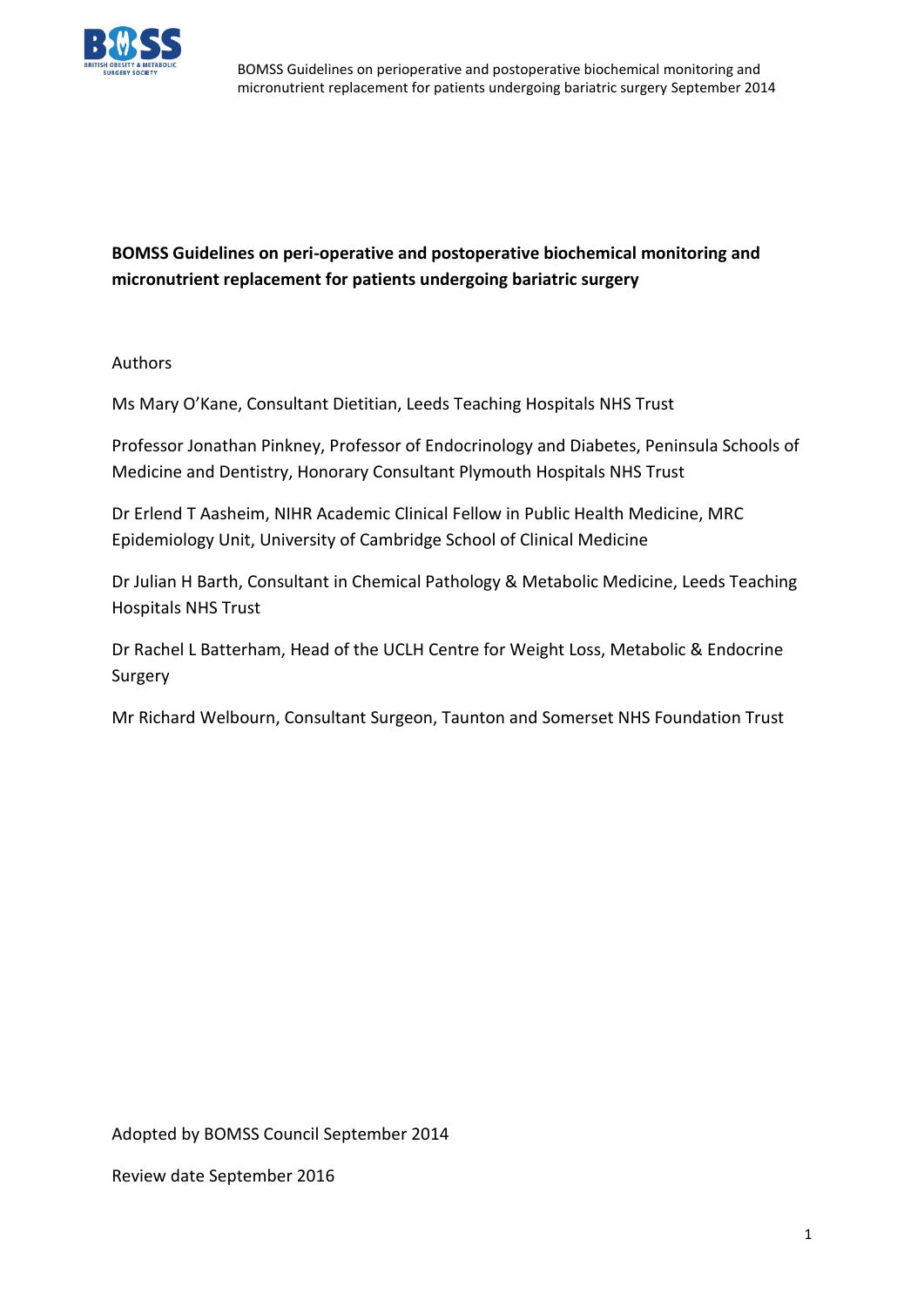

#### **Summary**

Bariatric surgery is now an essential option for the treatment of obesity and its associated comorbidities. Many patients presenting for surgery will have pre-existing low blood vitamin concentrations and all bariatric surgical procedures compromise nutrition to varying extents, and have the potential to cause clinically significant micronutrient deficiencies. Therefore, long term nutritional monitoring and follow-up are essential components of all bariatric surgical services. However, there are no current standard guidelines in the UK for the biochemical monitoring and replacement of essential micronutrients in patients undergoing different forms of bariatric surgery. Furthermore, a survey of members of BOMSS revealed a wide diversity of local guidelines and practices. This suggested a need for standard guidelines. We undertook a review of existing guidelines and the associated literature on micronutrient deficiencies following bariatric surgery. Our aim was to summarise existing evidence for the monitoring and replacement of vitamins and minerals prior to, and following bariatric surgery, and to make recommendations for safe practice in the UK setting.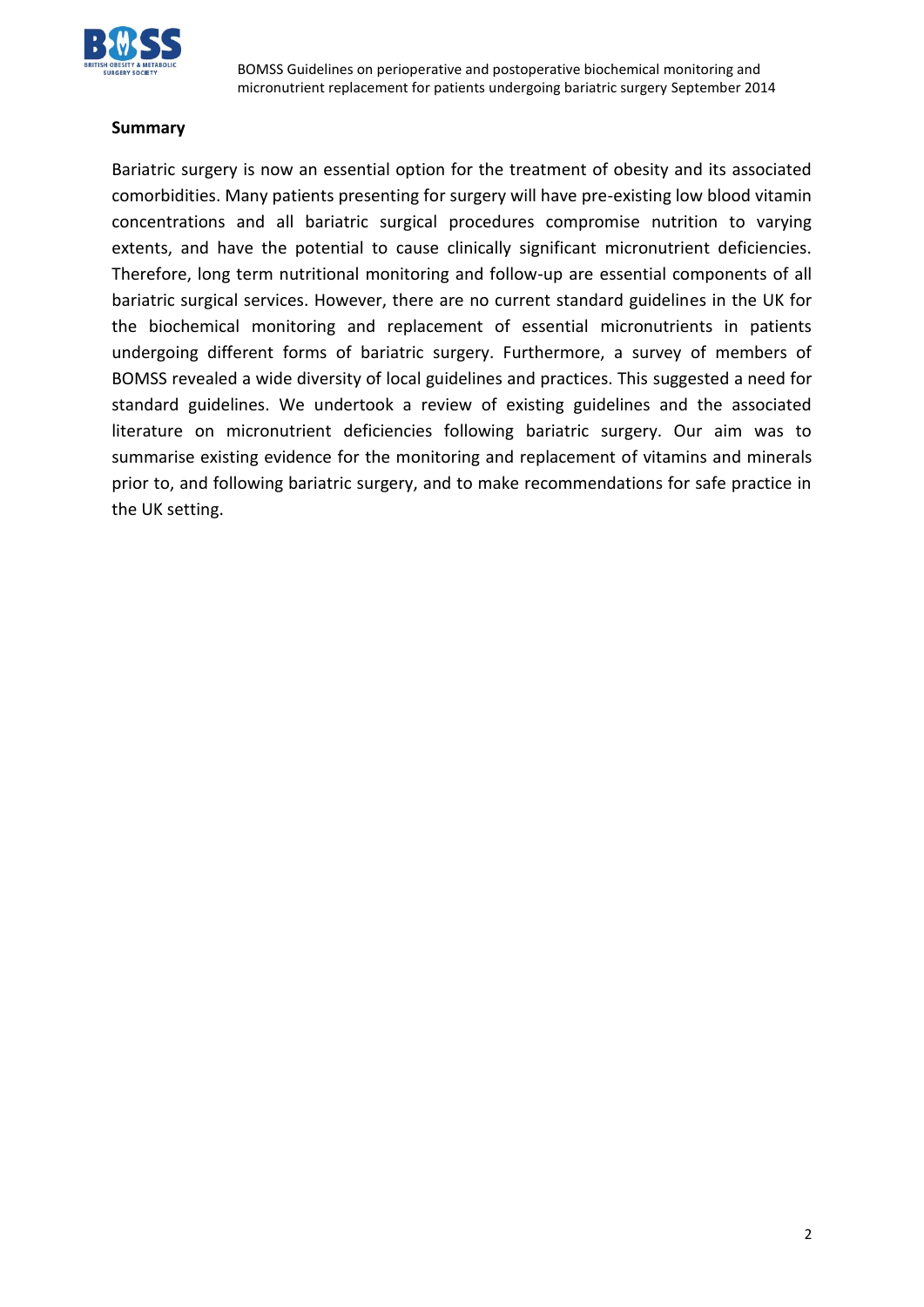

# **Contents**

| Introduction  |                                                                                       | 4              |
|---------------|---------------------------------------------------------------------------------------|----------------|
| Background    |                                                                                       | 4              |
| Methods       |                                                                                       | 5              |
|               | Recommendations for safe practice in the UK setting                                   | 6              |
| 1:            | Preoperative care                                                                     | $\overline{7}$ |
| 2:            | Postoperative care and biochemical monitoring                                         | 8              |
| 2.1:          | Urea and electrolytes, liver function tests                                           | 8              |
| 2.2:          | Full blood count, ferritin, folate and vitamin B12                                    | 8              |
| 2.3:          | Calcium, vitamin D and PTH                                                            | 8              |
| 2.4:          | Fat soluble vitamins A, E and K                                                       | 9              |
| 2.5:          | Trace minerals: zinc, copper, selenium and magnesium                                  | 9              |
| 2.6:<br>2.7:  | Thiamine                                                                              | 9<br>9         |
| 3:            | Glucose, lipids, HbA1c                                                                | 10             |
| 3.1           | Vitamin and mineral supplementation<br>Complete multivitamin and mineral supplements  | 11             |
| 3.2           | Iron                                                                                  | 11             |
| 3.3           | Folic acid                                                                            | 11             |
| 3.4           | Vitamin B12                                                                           | 12             |
| 3.5           | Calcium and vitamin D                                                                 | 12             |
| 3.6           | Vitamins A, E and K                                                                   | 13             |
| 3.7           | Zinc and copper                                                                       | 13             |
| 3.8           | Selenium                                                                              | 13             |
| 3.9           | Thiamine                                                                              | 14             |
| 4:            | Abnormal results / clinical problems                                                  | 14             |
| 4.1           | Protein malnutrition / protein energy malnutrition / oedema                           | 14             |
| 4.2           | Anaemia                                                                               | 14             |
|               | 4.2.1 Iron deficiency anaemia                                                         | 14             |
|               | 4.2.2 Vitamin B12 and folate                                                          | 14             |
|               | 4.2.3 Unexplained anaemia / fatigue                                                   | 15             |
| 4.3           | Low vitamin D levels                                                                  | 15             |
| 4.4           | Vitamin A deficiency / disturbances in night vision / xerophthalmia                   | 16             |
| 4.5           | Vitamin E                                                                             | 16             |
| 4.6           | Neurological symptoms / Wernicke encephalopathy                                       | 16             |
| 4.7           | Prolonged vomiting                                                                    | 16             |
| 4.8           | Pregnancy                                                                             | 17             |
| Conclusion    |                                                                                       | 17             |
| <b>Tables</b> |                                                                                       | 18             |
|               | Preoperative blood tests to be undertaken on patients undergoing all procedures       | 19             |
|               | Postoperative blood tests following gastric balloon                                   | 19             |
|               | Postoperative blood tests following gastric band                                      | 20             |
|               | Postoperative blood tests following sleeve gastrectomy/gastric bypass/duodenal switch | 21             |
|               | Vitamin and mineral supplements following gastric balloon                             | 23             |
|               | Vitamin and mineral supplements following gastric band                                | 23             |
|               | Vitamin and mineral supplements following gastric bypass and sleeve gastrectomy       | 24             |
|               | Vitamin and mineral supplements following duodenal switch                             | 25             |
| References    |                                                                                       | 26             |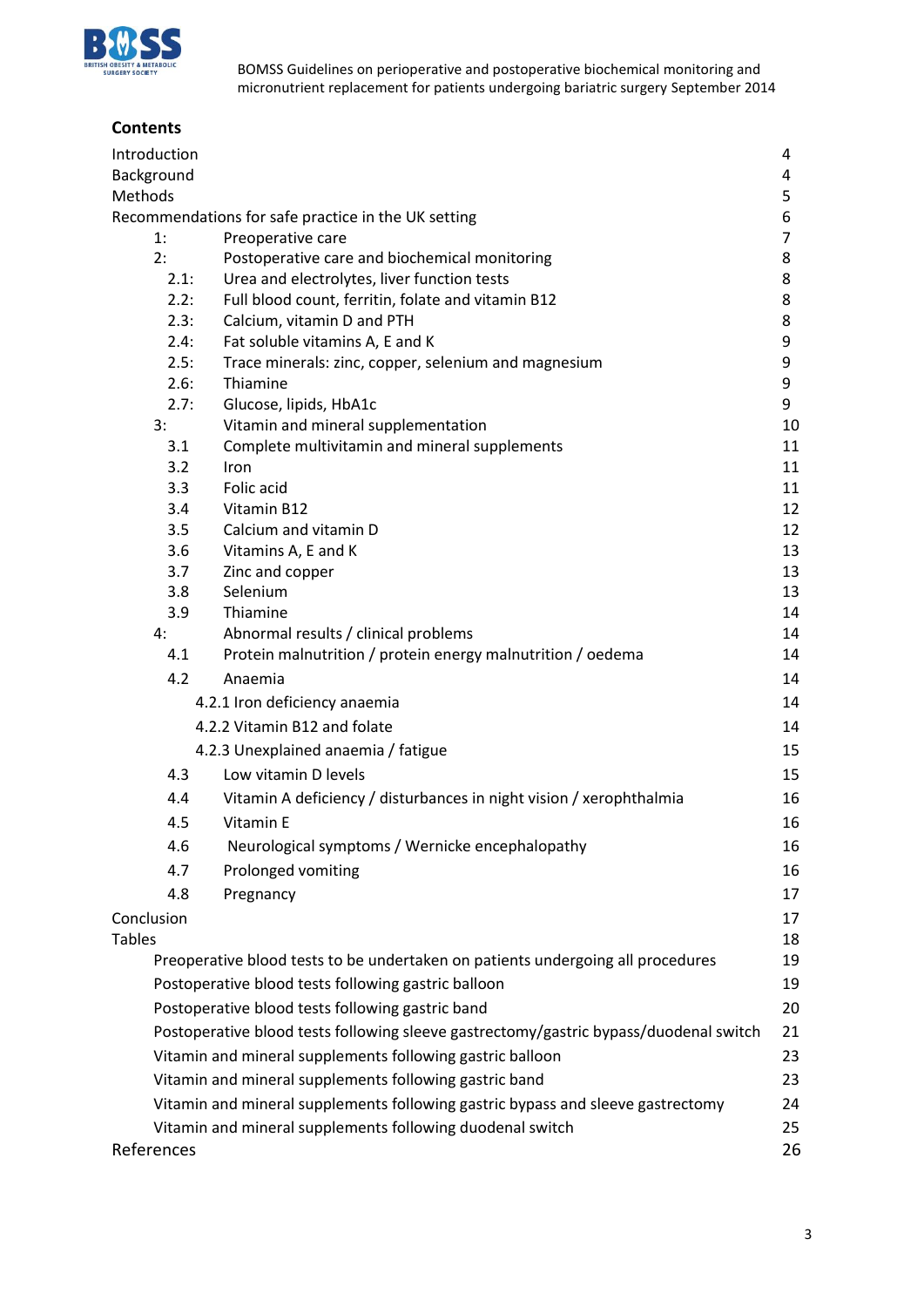

### **Introduction**

The incidence of obesity and associated comorbidities continues to increase (1). Bariatric surgery is an essential treatment option for patients with a Body Mass Index of 40 kg/m<sup>2</sup> or more, or between 35 kg/m<sup>2</sup> and 40 kg/m<sup>2</sup> with co-morbidity. All bariatric surgery procedures impact on nutrition to varying degrees. There are currently no UK guidelines for the nutritional monitoring and replacement of micronutrients. These guidelines make recommendations for the peri-operative and postoperative biochemical monitoring and micronutrient replacement for bariatric surgery patients.

Non-nutritional (surgical) complications can also occur during follow-up after bariatric surgery (e.g. internal herniation after gastric bypass surgery) but this falls outside the remit of this report.

### **Background**

The National Confidential Enquiry into Patient Outcome and Death (NCEPOD) report "Too Lean a Service" recommended that all patients have a comprehensive pre-assessment, a complete discharge summary and a long term follow up plan (2). Access to the appropriate multidisciplinary healthcare professionals was emphasised. The American Association of Clinical Endocrinologist, The North American Obesity Society, and American Society for Metabolic and Bariatric Surgery (AACE/TOS/ASMBS) issued a comprehensive review of bariatric surgery and guidelines for nutritional management in 2008 with an update in 2013 (3-4). These guidelines were a significant advance although there has been uncertainty as to how well they can be applied to NHS practice in the UK.

A BOMSS survey of current practice with respect to nutritional assessment and monitoring was undertaken in 2012 which suggested areas of good practice but also considerable variation. Although most respondents were involved in assessment and preparation, almost one third had no standard protocols for preoperative nutritional screening and less than one half had no standard protocols for preoperative vitamin and mineral measurement and replacement. Only 55-60% of respondents routinely requested measurement of ferritin, vitamin B12, folate, calcium and vitamin D levels prior to surgery. Approximately two thirds of respondents involved in the aftercare of patients following a gastric balloon, and one third involved in the aftercare of patients with a gastric band, reported that they never undertook any routine blood tests. 37% of respondents did not recommend any multivitamins and minerals following the gastric balloon and 12% did not recommend any after the gastric band. The majority of respondents reported measurement of urea and electrolytes, liver function tests and vitamin B12 levels following the gastric bypass, sleeve gastrectomy and bilio-pancreatic diversion / duodenal switch (BPD/DS); however there was wide diversity regarding other blood tests and frequency of monitoring. Over 98% of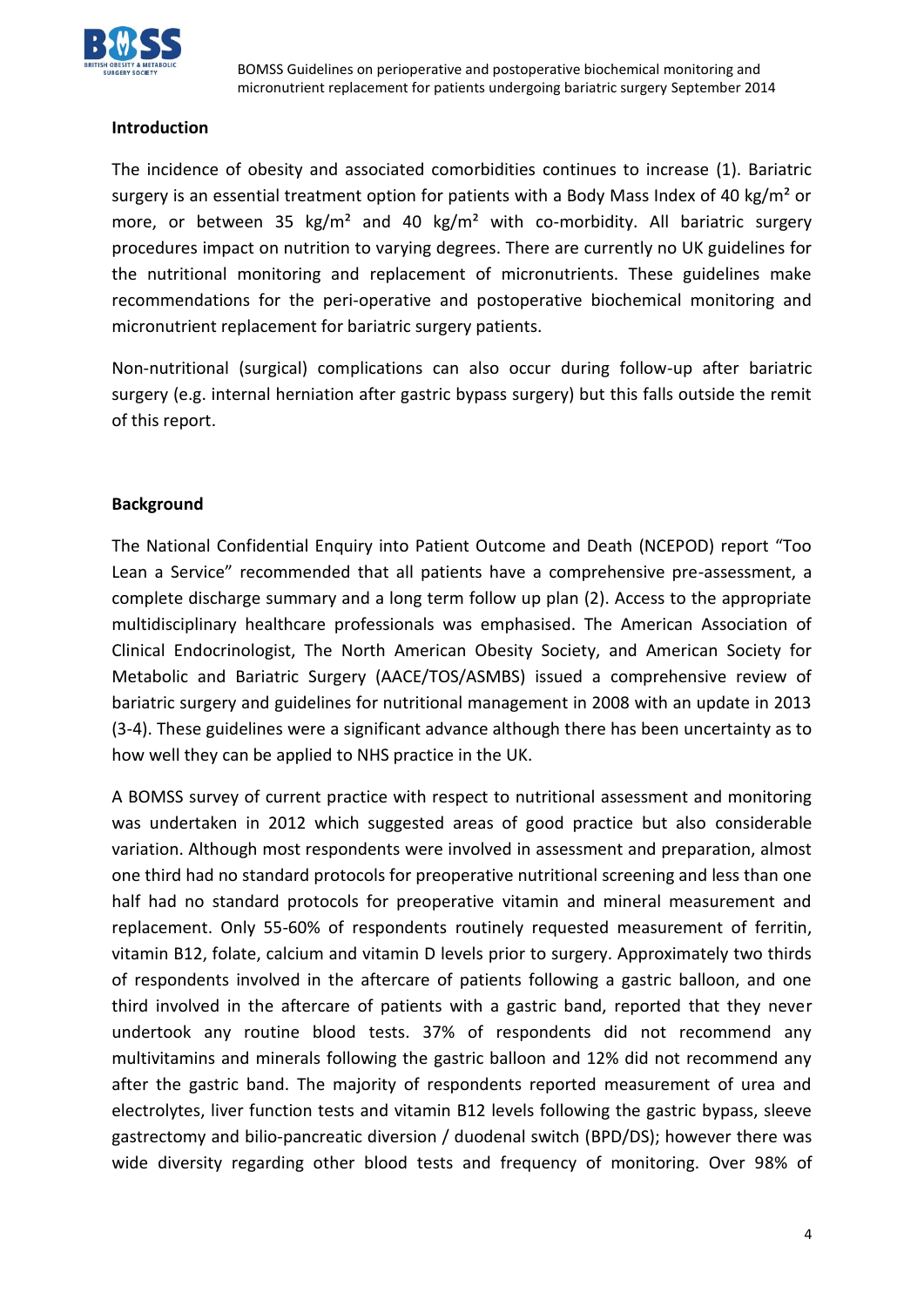

respondents recommended multivitamins or multivitamin and mineral supplements following the gastric bypass, sleeve gastrectomy and bilio-pancreatic diversion / duodenal switch (BPD/DS) but there was variation in recommendations around vitamin B12, calcium and vitamin D supplementation. These data have been summarised in a Master's dissertation at Leeds Metropolitan University (5)

The BOMSS Council recognised the need for UK guidelines. Therefore, it was agreed that the authors would undertake a review of existing guidelines and associated literature on micronutrient deficiencies following bariatric surgery. Our aim was to summarise existing evidence for the monitoring and replacement of vitamins and minerals prior to, and following bariatric surgery, and to make recommendations for safe practice in the UK setting.

### **Methods**

Key bariatric surgery guidelines were identified through electronic searches and discussions with experts in the field. Key guidelines included American Association of Clinical Endocrinologists, The Obesity Society, and American Society for Metabolic and Bariatric Surgery (AACE/ASMBS/TOS) "Medical Guidelines for Clinical Practice for the Peri-operative Nutritional, Metabolic, and Non-surgical Support of the Bariatric Surgery Patient"(3) ; ASMBS Allied Health "Nutritional Guidelines for the Surgical Weight Loss Patient" (6); AACE/TOS/ASMBS "Clinical Practice Guidelines for the Peri-operative Nutritional, Metabolic, and Non-surgical Support of the Bariatric Surgery Patient- 2013 Update" (4); "Endocrine and Nutritional Management of the Post-Bariatric Surgery Patient: An Endocrine Society Clinical Practice Guideline" (7); ASMBS "Position Statement, Metabolic Bone Changes After Bariatric Surgery" (8); Canadian Agency for Drugs and Technologies in Health: "Bariatric Surgery for Severe Obesity: Systematic Review and Economic Evaluation"(9); "Interdisciplinary European Guidelines on Surgery of Severe Obesity 2007" (10) and "Interdisciplinary European Guidelines on Metabolic and Bariatric Surgery 2014" (11).

The Obesity Surgery Society for Australia and New Zealand web pages referred to the AACE/ASMBS/TOS 2008 guidelines and the Dietitians Association of Australia (DAA) "Dietetic Practice Recommendations for obesity surgery". The DAA were contacted. They advised that the Dietetic Practice Recommendations were published in 2005 and the DAA was considering a review.

All the guidelines were reviewed. The AACE/ASMBS/TOS (3), ASMBS Allied Health (6) and AACE/TOS/ASMBS (4) gave the most comprehensive recommendations on peri-operative and postoperative nutritional management of patients. These were considered alongside the current practices identified by the respondents to the BOMSS survey. None of the guidelines included recommendations for patients with gastric balloons. The sleeve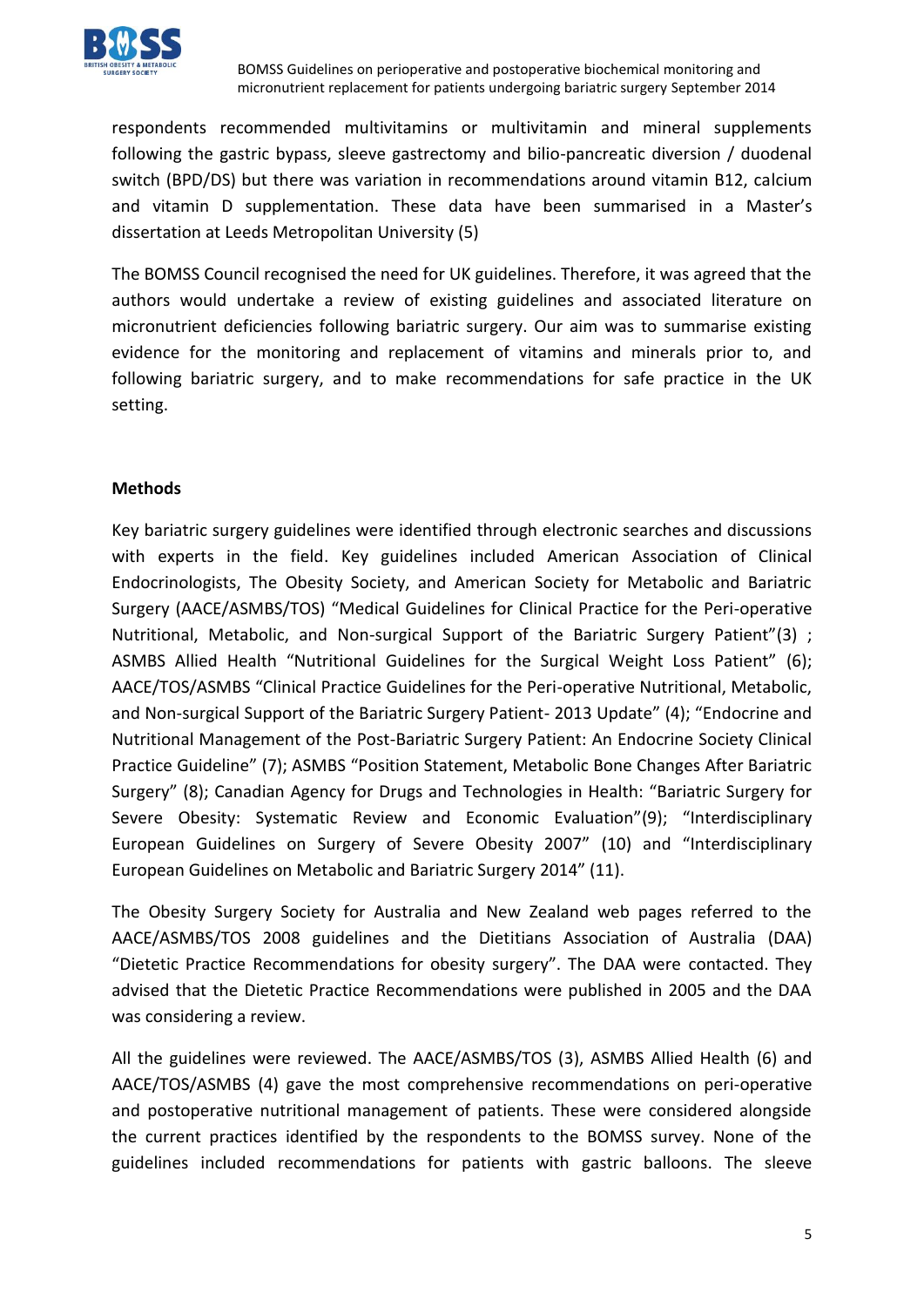

gastrectomy was included in the AACE/TOS/ASMBS 2013 guidelines (4) but was considered investigational in the Interdisciplinary European Guidelines 2014 (11). The authors considered that it was essential to include recommendations for both the gastric balloon and sleeve gastrectomy as both of these procedures are commonly undertaken in the UK.

Other associated guidelines were reviewed. These included "Evaluation, Treatment, and Prevention of Vitamin D Deficiency: an Endocrine Society Clinical Practice Guideline" (12); "Guidelines for Preventing and Treating Vitamin D Deficiency and Insufficiency Revisited"(13); the National Osteoporosis Society "Vitamin D and Bone Health: A practical clinical guideline for patient management" (14) and the Centre for Maternal and Child Enquiries /Royal College of Obstetricians and Gynaecologist (CMACE/RCOG) "Joint Guideline on Management of Women with Obesity in Pregnancy" (15).

The guidelines were reviewed with respect to recommendations on peri-operative nutritional assessment, postoperative nutritional monitoring and micronutrients. A limited literature search was carried out using Medline and EMBASE to identify additional recent publications especially where more clarity was needed or there was a difference in recommendations. The journals "Obesity Surgery" and "Surgery for Obesity and Related Diseases" were also searched for relevant articles in press. The authors reached a consensus on key areas of focus and to include the management of abnormal results and clinical nutritional problems as part of the recommendations.

# **Recommendations for safe practice in the UK setting**

Micronutrient deficiencies have been found in morbidly obese patients prior to bariatric surgery (16-19). These include low levels of ferritin, haemoglobin, vitamin B12 and others. Vitamin D insufficiency or deficiency is prevalent and Grace et al. reported that almost 90% of their patients considering bariatric surgery had an inadequate vitamin D status (20).

All bariatric procedures will affect nutritional intake and/or absorption to varying degrees. Most procedures require a phased approach to the introduction of foods beginning with liquids followed by a blended diet and progressing to a soft diet and then more solid foods. Food portions are significantly reduced. Patients must learn to eat slowly and chew their food well. Some patients may struggle to comply with the dietary recommendations and so the surgery itself may not necessarily result in a nutritionally improved diet (21-23). Although the gastric balloon and gastric band have no impact on absorption of nutrients, patients may still experience vomiting or regurgitation and develop food intolerances. The gastric bypass impacts on the absorption of iron, vitamin B12, calcium and vitamin D (3-4). The BPD/DS has the greatest impact on malabsorption affecting the absorption of protein, fat soluble vitamins and zinc in addition (3-4). The longer term impact of the sleeve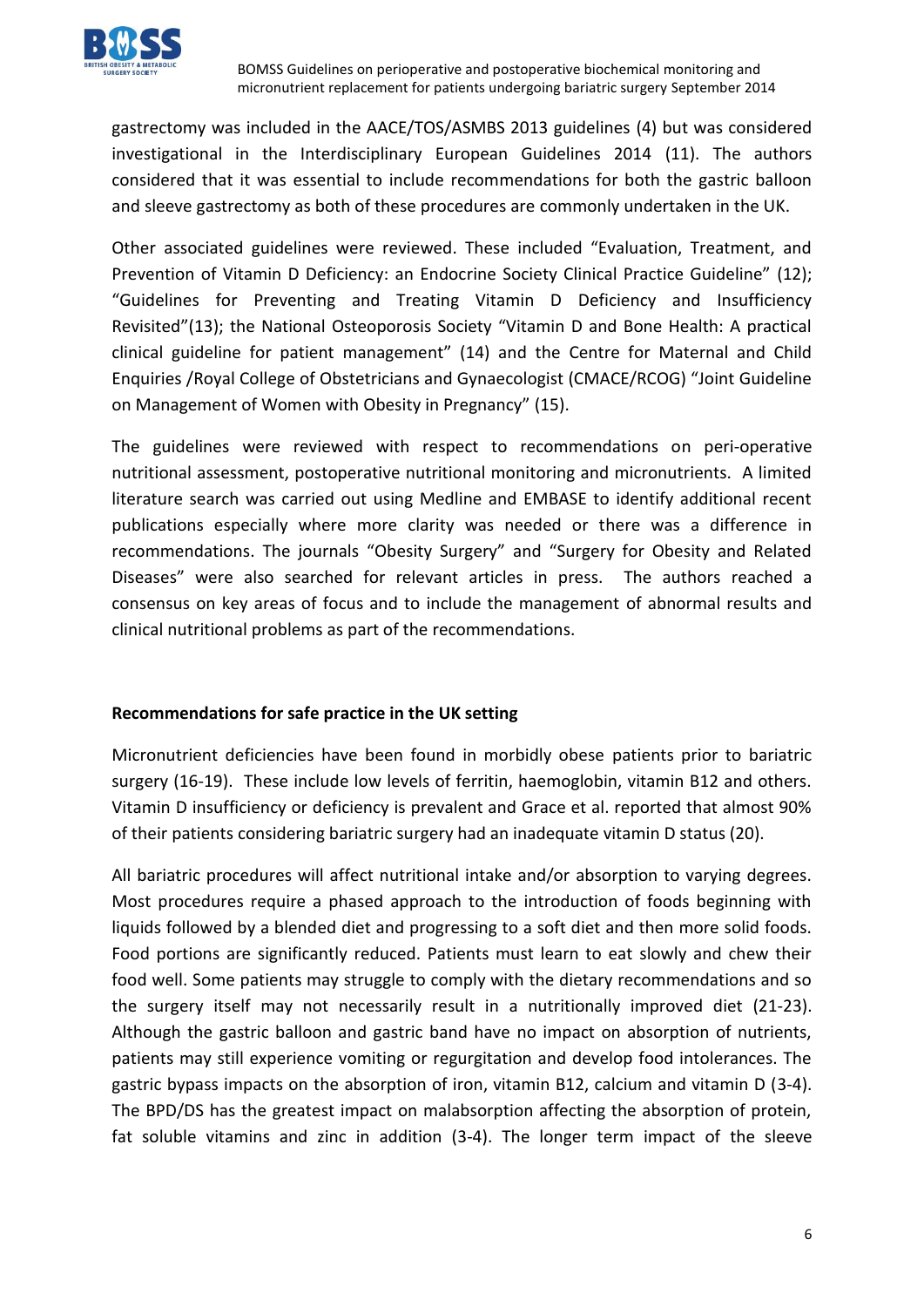

gastrectomy on nutrition is less well known but there are reports of low vitamin B12 levels and iron deficiency anaemia (24-25).

All patients should have a comprehensive assessment, including their nutritional status, prior to bariatric surgery. For patients with deficiencies identified early in assessment, it may be appropriate to inform and advise the general practitioner to treat. Any nutritional deficiencies should be corrected prior to surgery and the multidisciplinary team has a responsibility to ensure that patients are able to meet nutritional requirements following surgery.

These recommendations for bariatric surgery patients cover the gastric balloon, gastric band, gastric bypass, sleeve gastrectomy and BPD/DS procedures. They cover preoperative care, postoperative care and biochemical monitoring, vitamin and mineral supplements and the management of abnormal results / clinical problems. Although the matter of pregnancy in women who have undergone bariatric surgery was considered beyond the scope of this document a brief mention is included in section 4.

# **1. Preoperative care**

All patients should have a comprehensive nutritional assessment prior to bariatric surgery. This should include a detailed dietary assessment by a trained dietitian with specific experience of bariatric nutrition, screening for eating disorders, and psychosocial assessment. Essential preoperative blood tests include screening for diabetes, dyslipidaemia, renal function and nutritional deficiencies (See Table 1) (3-4, 7, 11). Additional discretionary tests should be considered if clinically indicated. The NCEPOD report "Too Lean a Service" (2) emphasised the importance of the multidisciplinary assessment, so that patients have access to all the appropriate healthcare professionals.

Nutritional deficiencies identified at this stage should be investigated and corrected as clinically indicated prior to surgery (7). This may take place as part of the preoperative preparation by multidisciplinary obesity teams (26-27) (See section 4).

Many centres recommend a low calorie / low carbohydrate diet immediately prior to surgery to shrink the size of the liver (28). A multivitamin and mineral supplement may be needed as these diets are not always nutritionally complete (29).

Where patients are being considered for BPD/DS procedure, additional investigations such as baseline DEXA scans for bone mineral density (BMD) should be considered in specific patient groups (8). These groups include younger postmenopausal women and men aged 50 to 69 with clinical risk factors for fracture.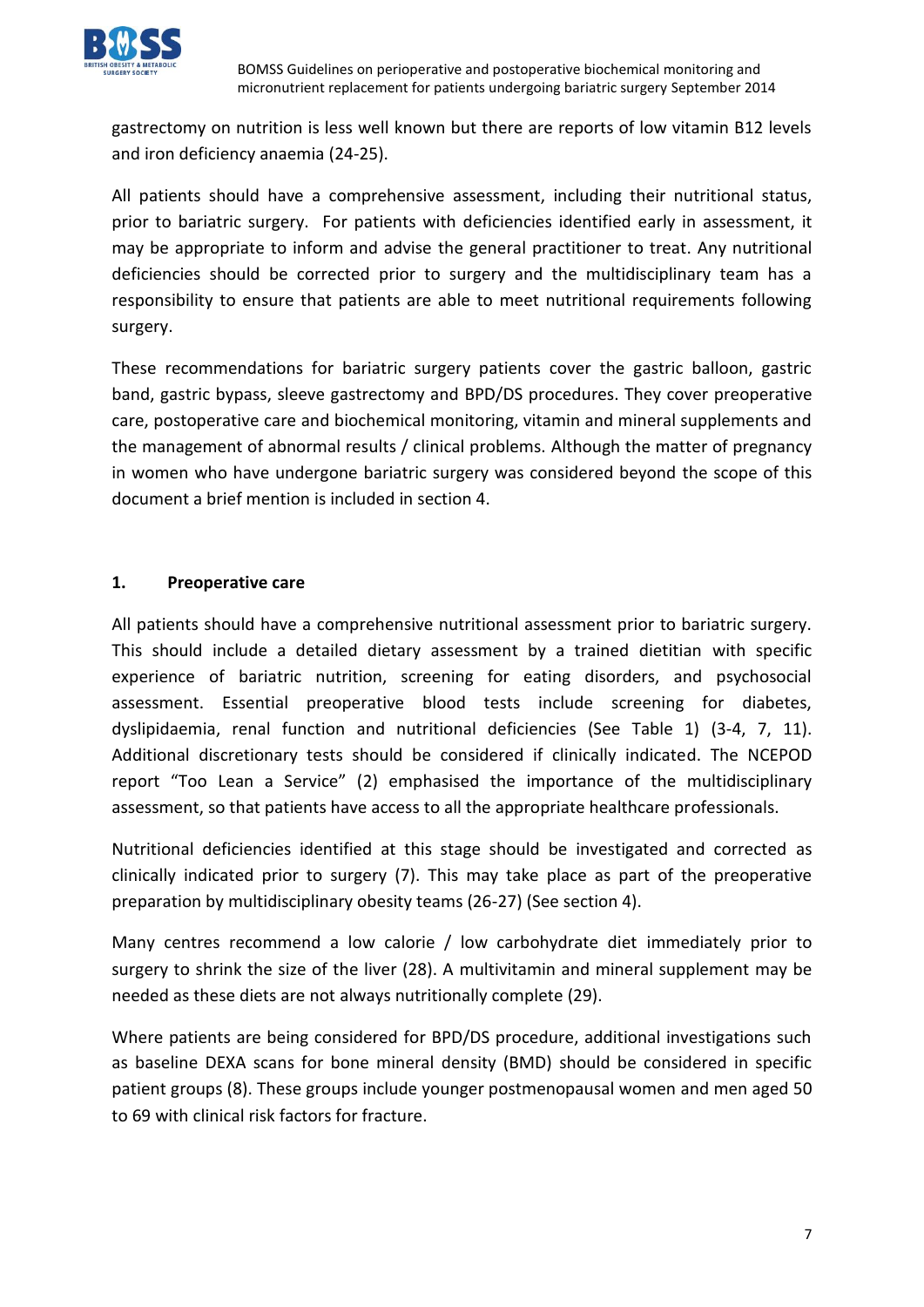

## **2. Postoperative care and biochemical monitoring**

It is essential that patients are monitored following bariatric surgery to ensure that they are both meeting their nutritional requirements and to mitigate risks of developing nutritional deficiencies as a result of the surgical procedure. The type and frequency of monitoring should reflect the bariatric procedure, but also the needs of individual patients. There is therefore recognition that nutritional monitoring may need to be individualised. There should be full access to appropriate members of the MDT including the physician if required. Details of the suggested biochemical monitoring by procedure are shown in Tables 2-4.

### **2.1 Urea and electrolytes, liver function tests**

It is recommended that urea and electrolytes (U&E) and liver function tests (LFT) are monitored for all procedures. The frequency of monitoring depends on the procedure. Dehydration can occur in the early stages following surgery with patients finding it difficult to maintain an adequate fluid intake. Abnormal liver function tests due to non-alcoholic fatty liver disease are common or may relate to other conditions and require further investigation. Changes such as low albumin may be a sign of dietary non-compliance or malabsorption especially following the BPD/DS (30-32). However, low albumin levels are not only an indicator of malnutrition but may also indicate underlying inflammation and infection.

# **2.2 Full blood count, ferritin, folate and vitamin B12**

Anaemia is a common long term problem and so it is appropriate that all patients are monitored. In particular, iron deficiency anaemia can occur after gastric bypass surgery due to a combination of factors including low intake of iron (e.g. due to meat intolerance), reduced intestinal absorption of iron, and (in women) loss of iron through menstruation (33). The types of tests and frequency of monitoring should reflect the bariatric procedure. It should be noted that the megaloblastic and macrocytic anaemia associated with vitamin B12 deficiency can be masked by deficiency of either folic acid or iron and so it is essential to routinely assess all haematinics (folate, vitamin B12 and ferritin) before recommending additional folic acid supplements.

#### **2.3 Calcium, vitamin D and PTH**

All patients should have their levels of calcium, vitamin D and PTH levels monitored following the sleeve gastrectomy, gastric bypass and BPD/DS. If vitamin D supplementation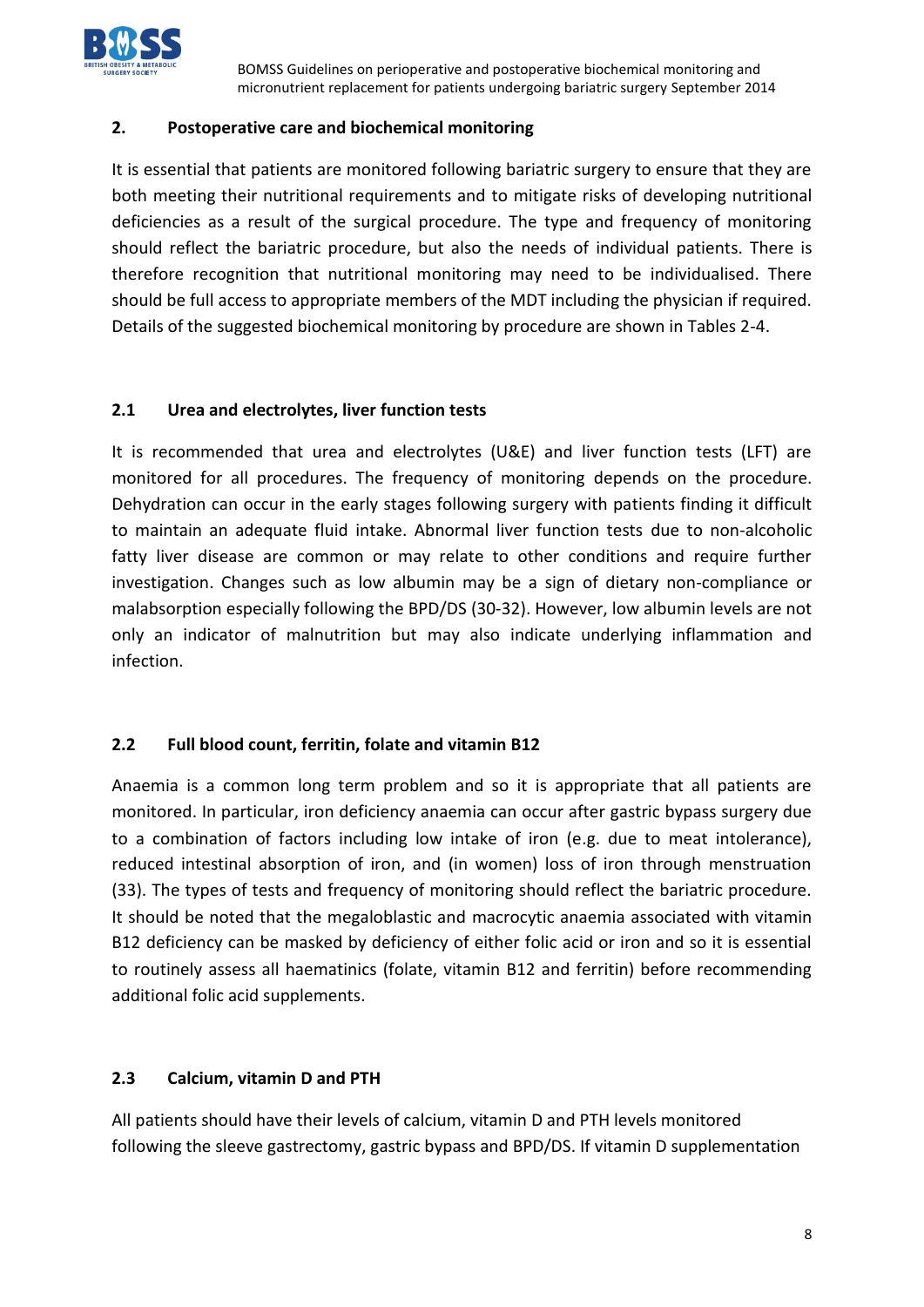

is adjusted, the serum 25-hydroxy vitamin D (25OHD) levels should be rechecked after a minimum of three months (14).

# **2.4 Fat soluble vitamins A, E and K**

Vitamin A deficiencies has been reported following the BPD/DS (30, 32, 34-35). Following the BPD/DS procedures, patients should have their vitamin A levels routinely monitored at baseline and then at 6, 12, 18 and 24 months. Following this they should be measured at least annually. Vitamin A deficiency can be encountered after a gastric bypass although clinic problems appear rare so consideration should be given to monitoring vitamin A levels if there are any concerns (36-37). Routine monitoring of vitamins E and K is not recommended, but they may be measured in situations where this is clinically indicated (4). This includes unexplained anaemia, neuropathy and nutritional deficiencies.

# **2.5 Trace minerals: zinc, copper, selenium and magnesium**

Zinc and copper levels should be monitored routinely following the gastric bypass and BPD/DS (4, 38). High dose zinc supplementation over time can cause copper deficiency (39- 41). Selenium levels should also be monitored after these procedures if there is chronic diarrhoea, metabolic bone disease or unexplained cardiomyopathy (4). Routine monitoring of magnesium is not recommended, however patients with hypocalcaemia should be investigated for hypomagnesaemia and treated prior to calcium supplementation (42).

# **2.6 Thiamine**

Although routine monitoring of thiamine is not recommended the possibility of deficiency should be seriously considered if there is rapid weight loss, poor dietary intake, vomiting, alcohol abuse, oedema or symptoms of neuropathy. All clinicians involved in the aftercare of bariatric surgery patients should be aware of the potential risk for severe thiamine deficiency (see Section 4.6). If thiamine deficiency is suspected, intravenous treatment should not be delayed pending tests results but initiated immediately.

# **2.7 Glucose, lipids, HbA1c**

While this survey did not specifically address the preoperative medical assessment of diabetes, biochemical monitoring related to diabetes is an important part of pre and postoperative care for many patients undergoing bariatric surgery, since bariatric surgery is increasingly advocated to improve important obesity-related medical co-morbidity such as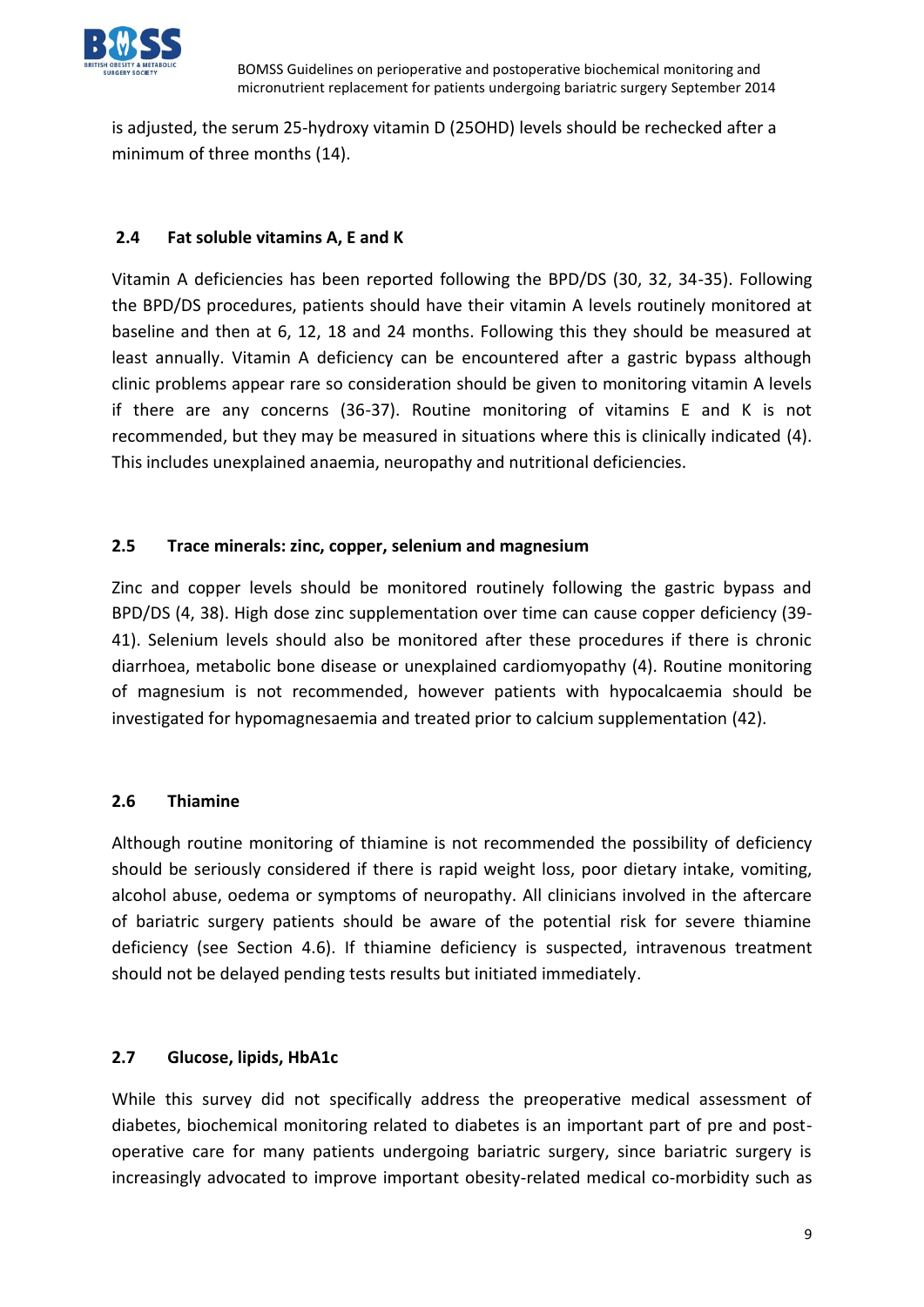

type 2 diabetes (43). If bariatric surgery is being undertaken for this reason a detailed diabetes review is appropriate. Therefore, patients with known, pre-existing diabetes should have an up to date preoperative evaluation of the adequacy of current glycaemic control, treatment requirements, presence and extent of diabetes complications, and measurement of HbA1c as a baseline from which to assess the subsequent impact of bariatric surgery. An assessment of diabetes aetiology and expected impact of bariatric surgery is also appropriate. For example, patients with type 1 diabetes and other forms of diabetes that are characterised by absolute insulin deficiency will not be expected to achieve a remission of diabetes following bariatric surgery. This assessment is essential in planning the postoperative diabetes management, especially if withdrawal of insulin is contemplated.

Patients without known diabetes who are undergoing preoperative bariatric assessment are at high risk of having undiagnosed diabetes and should routinely undergo screening. Appropriate tests include HbA1c and FPG and/or a discretionary oral glucose tolerance test. Diabetes is diagnosed according to published criteria (44). Patients with known preoperative diabetes require appropriate peri-operative and postoperative diabetes management (45). Since there are currently no agreed guidelines for the postoperative medical management of diabetes following bariatric surgery, treatment monitoring, adjustment or attempted withdrawal of medications should be individualised under the supervision of a physician specialising in diabetes management. It is unknown whether patients with type 2 diabetes who enter glycaemic remission after bariatric surgery should continue to take metformin to prevent recurrence of hyperglycaemia, although this is a common practice. Glycaemic control may be monitored in the short term by regular capillary blood glucose measurements, and this is important if treatments such as insulin are being reduced or discontinued. In the longer term, repeat measurements of HbA1c are the basis for glycaemic monitoring. It is important to note that diabetes does not enter glycaemic remission after bariatric surgery in all cases, and the cumulative late relapse rate may be in the region of 40- 50% (46-47) and therefore monitoring for diabetes relapse is essential. Even if patients become euglycaemic, they should remain on the diabetes register and annual diabetes screening with HbA1c, FPG or a discretionary glucose tolerance test are all appropriate approaches.

Patients with pre-existing treated dyslipidaemia should undergo a preoperative assessment with a fasting lipid profile, as a baseline from which to assess the subsequent effect of bariatric surgery during follow-up. The identification of all relevant preoperative medical comorbidity is important, including dyslipidaemia. Therefore, a fasting lipid profile is usually appropriate in the medical work up for bariatric surgery. Currently there are no generally agreed medical guidelines for the postoperative monitoring and treatment of dyslipidaemias, especially continuation or withdrawal of medication, and so these should be assessed on an individual basis. Similar considerations apply to the management of hypertension.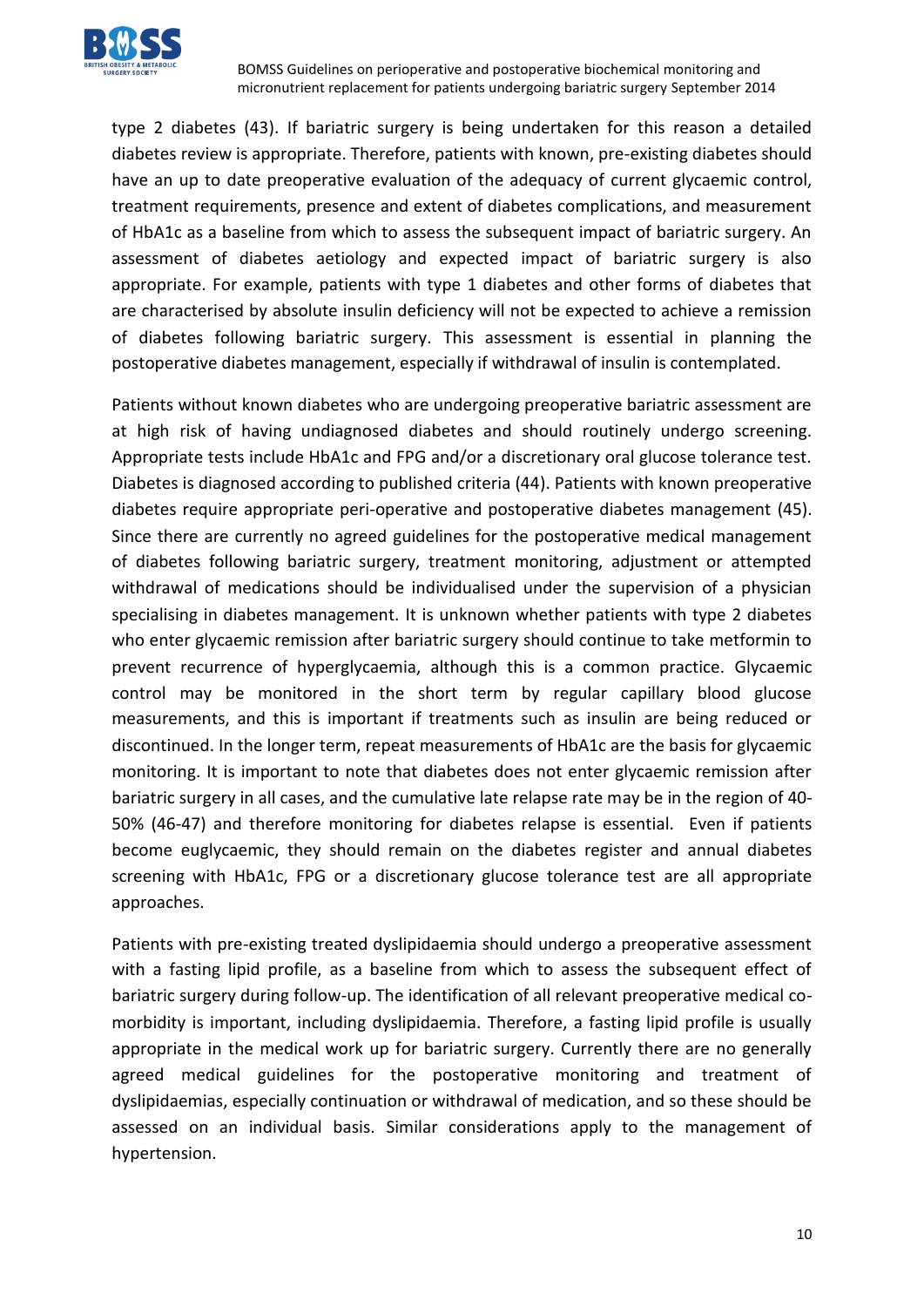

### **3. Vitamin and mineral supplementation**

Tables 5-8 contain details of the recommended vitamin and mineral supplements. As patients' requirements and adherence may vary over time, these should be reviewed regularly.

### **3.1 Complete multivitamin and mineral supplements**

A complete multivitamin and mineral supplement (containing iron, selenium, zinc and copper) is recommended after all bariatric procedures (4). It is important to note that some multivitamin supplements that are routinely available may not contain sufficient amounts of certain vitamins, depending on the recommended doses, to counter the malabsorptive effects of bariatric surgery, and some do not contain additional or insufficient amounts of minerals and trace elements. A minimum of 2 mg of copper per day is advised (see section 3.7). Although Forceval contains 2 mg copper, many over the counter preparations contain 1 mg; therefore it may be necessary to recommend that patients take two multivitamin and mineral supplements (4). The ratio of 8-15 mg of zinc for each 1 mg copper should be maintained (4).

# **3.2 Iron**

For patients undergoing the insertion of a gastric balloon or gastric band, it should be possible for patients to meet their iron requirements by oral diet and a complete multivitamin and mineral supplement containing the recommended daily allowance of iron.

An iron intake of between 45-60 mg from multivitamin and mineral supplements and additional iron is recommended following the sleeve gastrectomy, gastric bypass and BPD/DS (4). This may be achieved with 200 mg ferrous sulphate, 210 mg ferrous fumarate or 300 mg ferrous gluconate daily in addition to the multivitamin and mineral supplement. Women of reproductive age who are menstruating have additional requirements of at least 100 mg elemental iron daily (two ferrous sulphate or ferrous fumarate daily) (48). Supplements containing iron should be taken alongside citrus fruits / drinks or vitamin C to aid absorption. Iron and calcium supplements should not be taken at the same time and preferably two hours apart.

# **3.3 Folic acid**

For the majority of patients, the folic acid contained within standard multivitamin and mineral supplement is likely to be sufficient in addition to dietary sources of folic acid.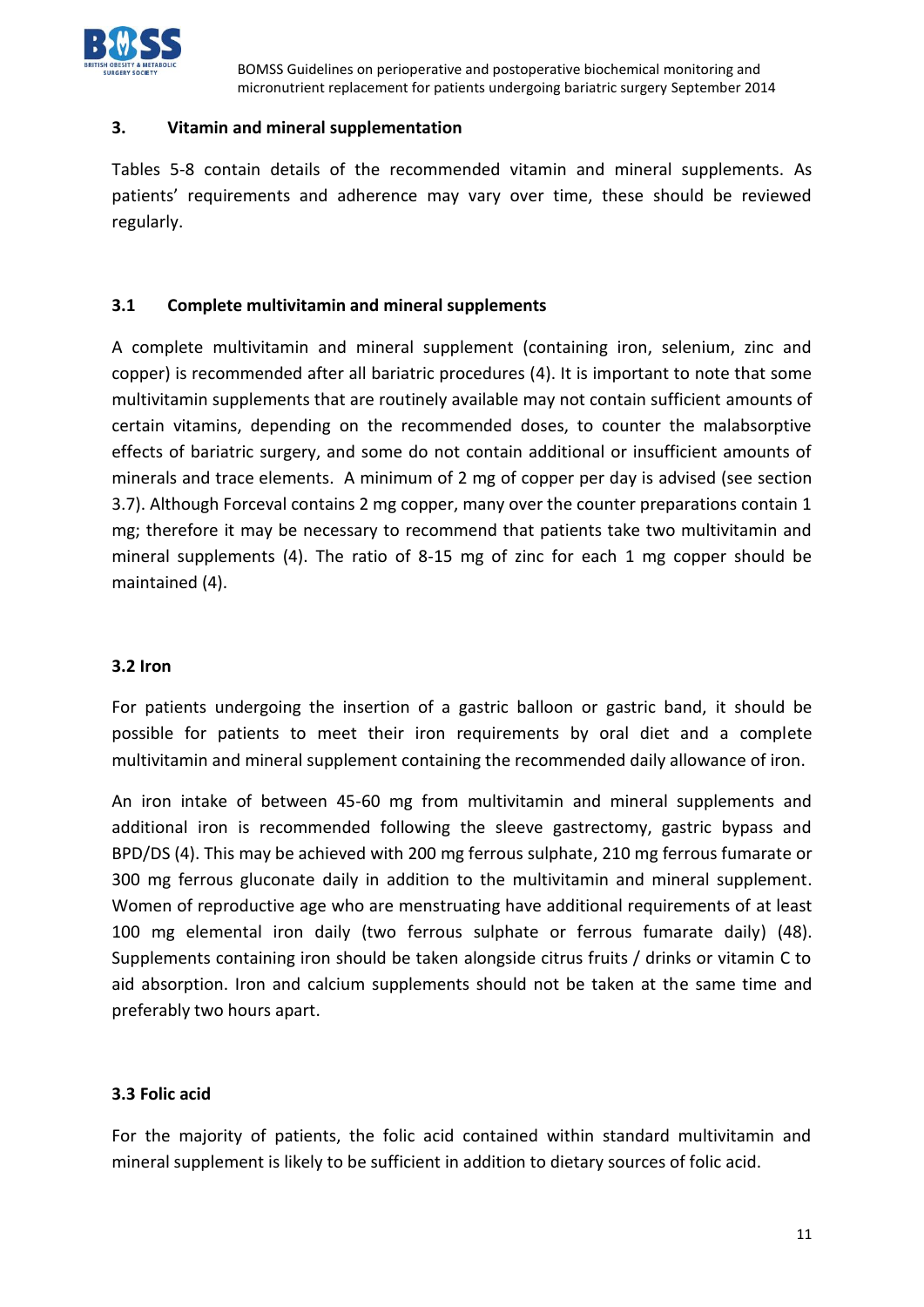

# **3.4 Vitamin B12**

As patients who have had a gastric bypass often malabsorb vitamin B12 and have low levels (33, 50-51) routine supplementation with three monthly intramuscular vitamin B12 injections is recommended (52). In view of the mixed findings of reported vitamin B12 depletion after sleeve gastrectomy (24-25, 53) and BPD/DS (30-31), it is also recommended that these patients receive vitamin B12 supplements (52). In the absence of high doses of oral vitamin B12 being available on prescription, it is recommended that these patients also receive intramuscular injections of vitamin B12. Further research is needed as to whether oral supplementation with over the counter preparations is sufficient for patients who have a sleeve gastrectomy or BPD/DS or whether their needs are best met with intramuscular injections.

Untreated vitamin B12 deficiency may result in irreversible neuropathy, which may occur in the absence of megaloblastic anaemia.

# **3.5 Calcium and vitamin D**

Patients who were found to be vitamin D insufficient prior to surgery are likely to remain on supplements following surgery however additional vitamin D supplements may be required to maintain serum 25OHD levels greater than 50 nmol/L after the gastric bypass, sleeve gastrectomy and BPD/DS (4, 7). Generally, following the gastric bypass or sleeve gastrectomy, usual practice is in the region of a minimum of 800-1200 mg calcium and 20 mcg (800 IU) vitamin D per day. For some patients, this may be sufficient but for the majority it will not be. Additional vitamin D supplementation will also be needed following the BPD/DS (30, 32, 35). Guidance for the treatment of vitamin D deficiency is given in Appendix 1 of The National Osteoporosis Society Vitamin D and Bone Health: Practical Guideline for Patient Management (14). Oral vitamin D3 is the preferred treatment for vitamin D deficiency (14). The guidance recommends loading regimes for the treatment of deficiency up to a total of approximately 300,000 IU given either as weekly or daily split doses. Preparations may be given as:

- 50,000 IU capsules, one given weekly for 6 weeks (300,000 IU)
- 20,000 IU capsules, two given weekly for 7 weeks (280,000 IU)
- 800 IU capsules, five a day given for 10 weeks (280,000 IU).

This may then be followed by maintenance regimens 1 month after loading with doses equivalent to 800 to 2000 IU daily (occasionally up to 4,000 IU daily), given either daily or intermittently at a higher equivalent dose. Serum calcium levels should be checked one month after the last loading dose. Full details can be found in Appendix 1: Guidance for treatment of Vitamin D deficiency. Alternatively many areas may have their own local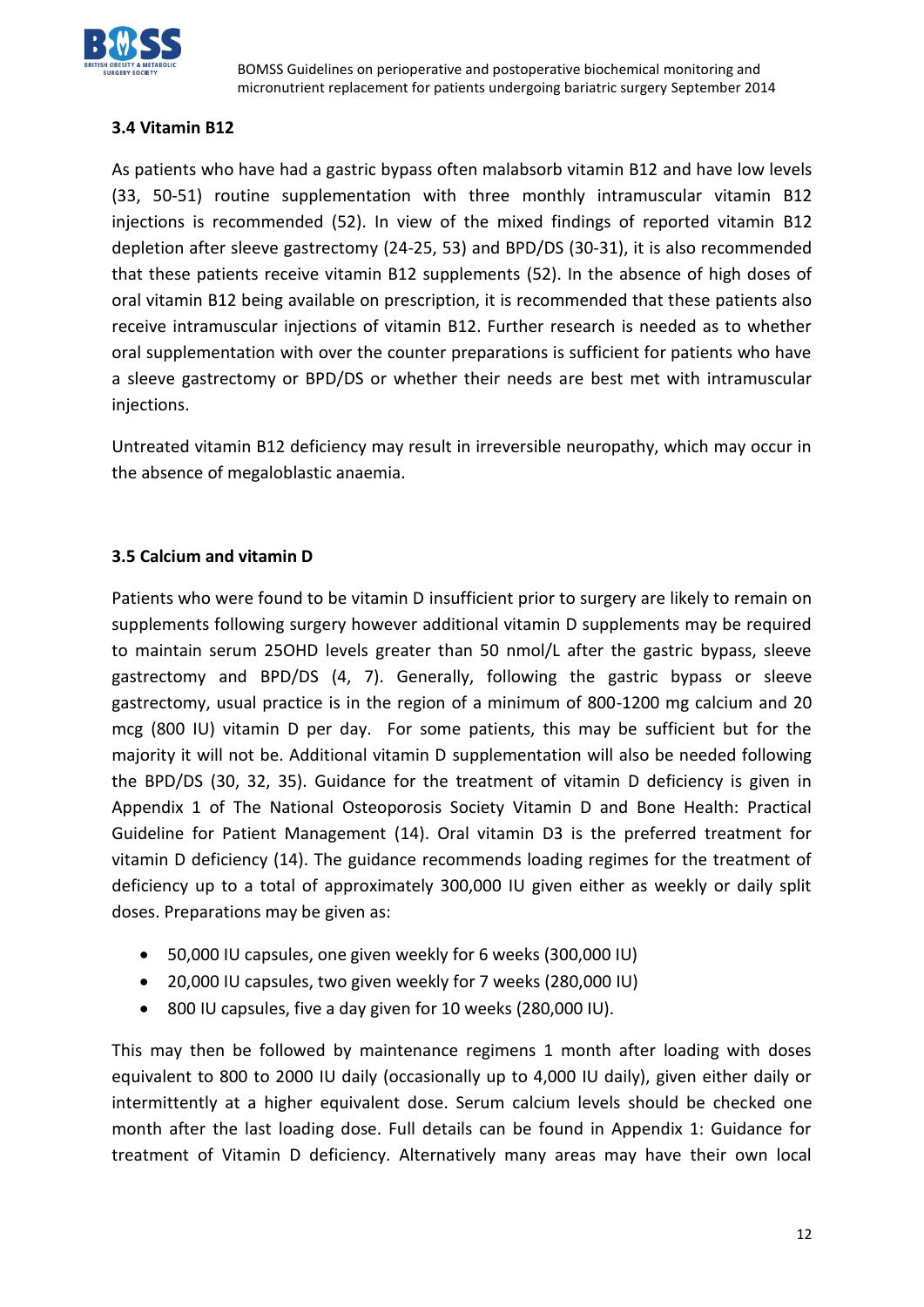

guidance for management of vitamin D deficiency in primary care. Patients who are unable to maintain vitamin D levels should be referred to a specialist in secondary care.

Patients should be encouraged to have dietary sources of calcium and vitamin D and increase weight bearing activity (6). Calcium and iron supplements should not be taken at the same time. It is recognised that calcium citrate is more bioavailable than calcium carbonate, however, it is not readily available in the UK (6, 8).

# **3.6 Vitamins A, E and K**

For the majority of patients who have a gastric band, sleeve gastrectomy or gastric bypass, requirements for vitamins A, E and K can usually be met by oral diet and a "complete" multivitamin and mineral supplement. Patients who have undergone BPD/DS are more likely to have additional requirements for vitamin A and potentially also for E and K. Mechanik et al. suggest that these are best supplied in a water soluble form<sup>1</sup> (3) however continued monitoring is essential as this may still not be sufficient.

# **3.7 Zinc and copper**

Multivitamin and mineral supplements should contain both sufficient zinc and copper. A minimum of 2 mg of copper per day is advised (4). If additional zinc supplements are required, the ratio of 8-15 mg of zinc for each 1 mg copper should be maintained (4). Patients who have had gastric bypass or BPD/DS may have additional requirements for zinc and copper. Forceval contains 2 mg copper and 15 mg zinc and doubling up on the dosage of Forceval may be sufficient in some cases to meet the additional requirements (54).

# **3.8 Selenium**

A complete multivitamin and mineral supplement, which contains selenium, should be sufficient to meet needs after bariatric surgery. Additional selenium may be needed in some patients following gastric bypass, BPD or DS (32, 55). Patients may prefer to eat two to three Brazil nuts a day as these are a rich source of selenium. Over the counter preparations may also be used to supplement selenium.

**<sup>.</sup>**  $<sup>1</sup>$  AquADEKs Softgels are water soluble however only available in the UK on a named patient basis</sup>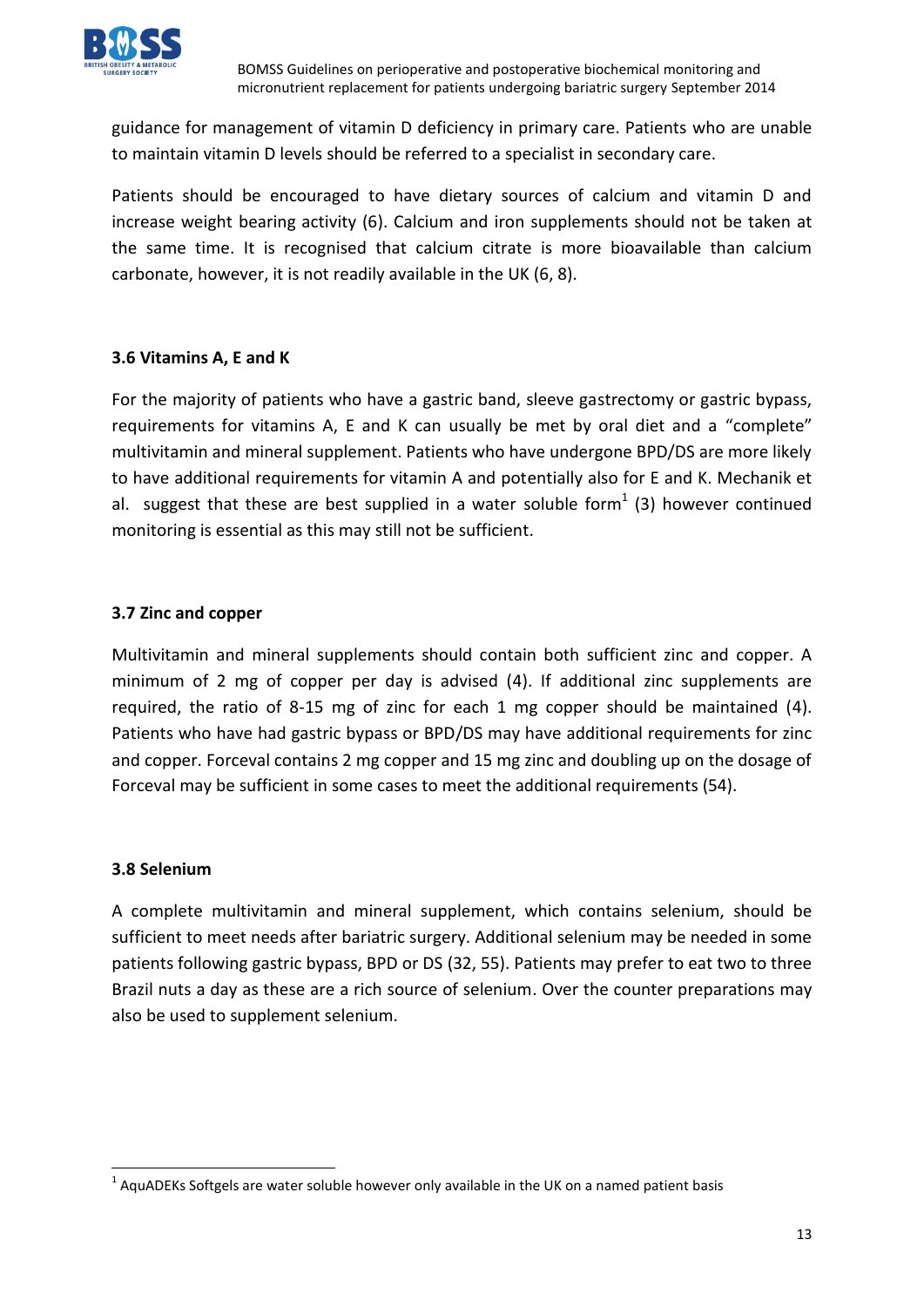

### **3.9 Thiamine**

The multivitamin and mineral supplement should contain sufficient thiamine. Additional thiamine supplementation should be administered to patients at risk of Wernicke encephalopathy, such as those with prolonged vomiting, poor nutritional intake, high alcohol intake or fast weight loss. Consideration should be given to admission and immediate parenteral replacement with thiamine in patients where thiamine deficiency is suspected. See sections 4.6 and 4.7.

#### **4. Abnormal test results and clinical problems**

### **4.1 Protein malnutrition / protein energy malnutrition / oedema**

This can present several years following bariatric surgery. Causes include poor dietary protein intake as well as malabsorption. Oedema is an important indicator of protein energy malnutrition, and may mask weight loss and muscle wasting. Whilst it is necessary to exclude the many other causes of oedema, the patient should also be referred back to the bariatric centre for further investigation.

#### **4.2 Anaemia**

#### **4.2.1 Iron deficiency anaemia**

Iron deficiency anaemia may be dietary in origin, with oral diet and iron supplements being insufficient to meet the needs of the patient. Sources of blood loss, both related and unrelated to bariatric surgery should also be considered, investigated and excluded. For patients who have iron deficiency anaemia, Malone et al. suggest an 8 week course of oral iron (325 mg ferrous sulphate b.d.) (56). For those patients who are unable to tolerate or are non-compliant with oral iron or whose levels did not respond, the authors recommend referral for intravenous iron infusions. Following this, full blood count and ferritin stores should continue to be monitored to ensure ferritin stores remain within the reference range.

# **4.2.2 Vitamin B12 and folate**

If a patient presents with megaloblastic, macrocytic anaemia, vitamin B12 levels should be checked before giving additional folic acid, as folic acid supplementation in severe vitamin B12 depletion may lead to neurological complications. Vitamin B12 deficiency should be treated with intramuscular injections and levels maintained with three monthly vitamin B12 injections.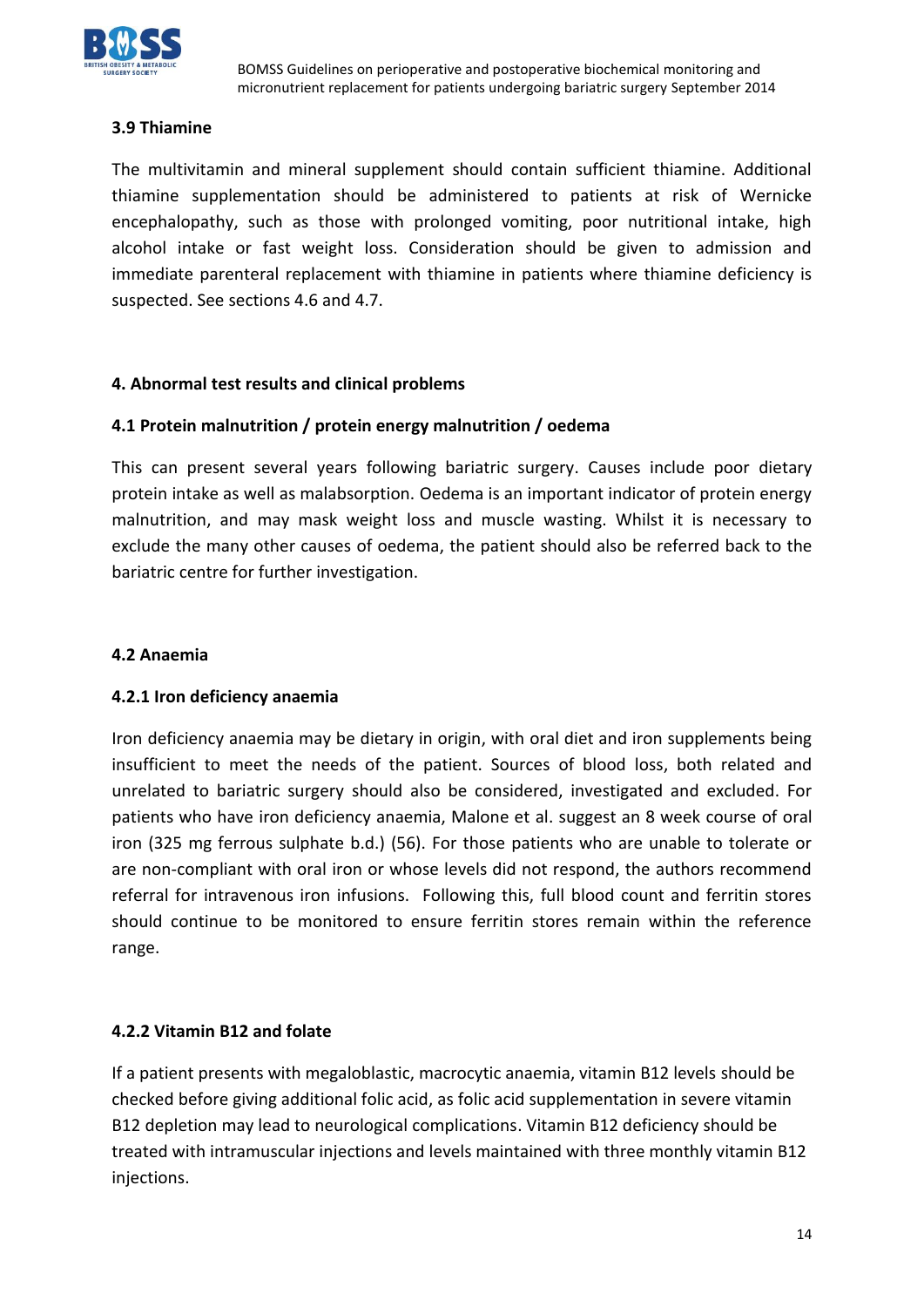

Folic acid deficiency may indicate non-compliance with the daily multivitamin and mineral supplement or malabsorption. Additional folic acid supplementation is recommended and further investigations if suspicion of malabsorption. Serum folate levels should be rechecked after four months. High folate levels can reflect supplementation or, in some cases, bacterial overgrowth in the small intestine.

# **4.2.3 Unexplained anaemia / fatigue**

If anaemia or fatigue is unexplained, it may be a symptom of other nutritional deficiencies including protein, zinc, copper and selenium so it is suggested that the levels of these are investigated.

# **4.3 Low vitamin D levels**

Whilst low vitamin D levels are not a barrier to bariatric surgery, if the patient presents with low vitamin D levels prior to surgery, treatment with vitamin D should begin preoperatively especially where the surgical procedure is likely to result in vitamin D malabsorption (7.) Following surgery, if the patient presents with vitamin D deficiency, compliance with the recommended supplements should be checked. For some patients, despite good compliance, additional supplementation with vitamin D is needed.

For bariatric surgery patients, their vitamin D levels may be affected not only by exposure to sunlight but also by the bariatric procedure. The National Osteoporosis Society Vitamin D and Bone Health: A Practical Clinical Guideline for Patient Management (14) recommends that serum 25OHD levels less than 50 nmol/L may be inadequate and need treatment. The recommended treatment regimen is explained fully and involves a loading dose of vitamin D3 over several weeks followed by a maintenance phase. For those patients who remain vitamin D deficient or need a more aggressive approach, they recommend a referral to a secondary care specialist.

# **4.4 Vitamin A deficiency / disturbances in night vision / xerophthalmia**

Vitamin A deficiency can lead to eye problems such as loss of night vision (57) and xerophthalmia and may also result in foetal abnormalities. Vitamin A levels should be measured if there are concerns and if appropriate a referral to an ophthalmologist should be considered. For treatment of vitamin A deficiency, oral supplementation with vitamin A, 5000-10,000 IU/day is recommended however more may be needed if the patient is experiencing night blindness (3). The levels should be rechecked after two to three months (3).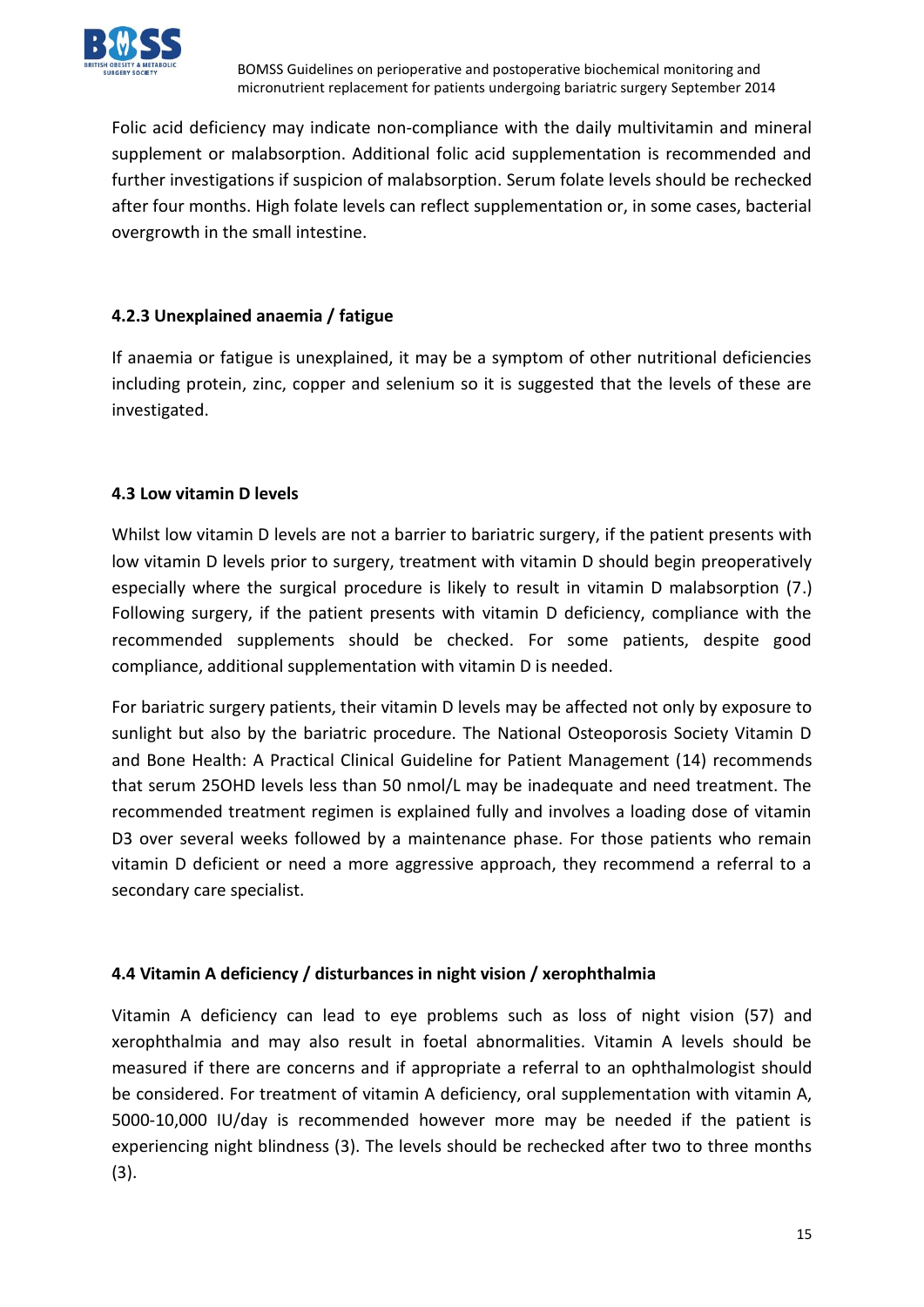

# **4.5 Vitamin E**

Mechanik et al. recommend that vitamin E (800-1200 IU/day) should be used when there is documented deficiency and should be continued until serum levels reach the normal range (3).

Vitamin E is normally assessed by serum  $\alpha$ -tocopherol, which does not have a specific plasma carrier protein and is transported non-specifically in lipoproteins. When considering vitamin E nutritional status, adjustment should therefore be made for serum lipids (58).

Vitamin E in large doses can exacerbate vitamin K deficiency and therefore affect blood coagulation (59) so over-replacement should be avoided. Aills et al. suggest 500 mg vitamin E daily is sufficient to correct deficiency (6). Furthermore, assessment of vitamin K should be performed when there is established fat-soluble vitamin deficiency with hepatopathy, coagulopathy or osteoporosis (3).

# **4.6 Neurological symptoms / Wernicke encephalopathy**

Wernicke encephalopathy secondary to thiamine deficiency and myeloneuropathy (which includes spinal cord changes and peripheral neuropathy) secondary to deficiencies of vitamin B12 or copper are severe complications which can sometimes occur after bariatric surgery.

A literature review found 104 cases of Wernicke encephalopathy syndrome after bariatric surgery, with an incidence of around 1 in 500 cases after BPD, suggesting that this preventable complication is not rare (60). In patients at risk of thiamine deficiency, additional thiamine and vitamin B co strong should be given immediately (thiamine 200–300 mg daily, vitamin B co strong 1 or 2 tablets, three times a day) (61). For those unable to tolerate thiamine orally or with clinical suspicion of acute deficiency intravenous thiamine should be given (62). Oral or IV glucose must not be given to patients at risk of or with suspected thiamine deficiency as it can precipitate Wernicke-Korsakoff syndrome.

Vitamin B12 and copper levels should be assessed and any deficiencies corrected. With severe copper deficiency, an inpatient admission may be required for administration of intravenous copper. Patients with neurological symptoms should be referred to a neurologist.

# **4.7 Prolonged vomiting**

While patients may occasionally experience regurgitation of food after bariatric surgery, prolonged vomiting is not normal and should always be investigated. A referral back to the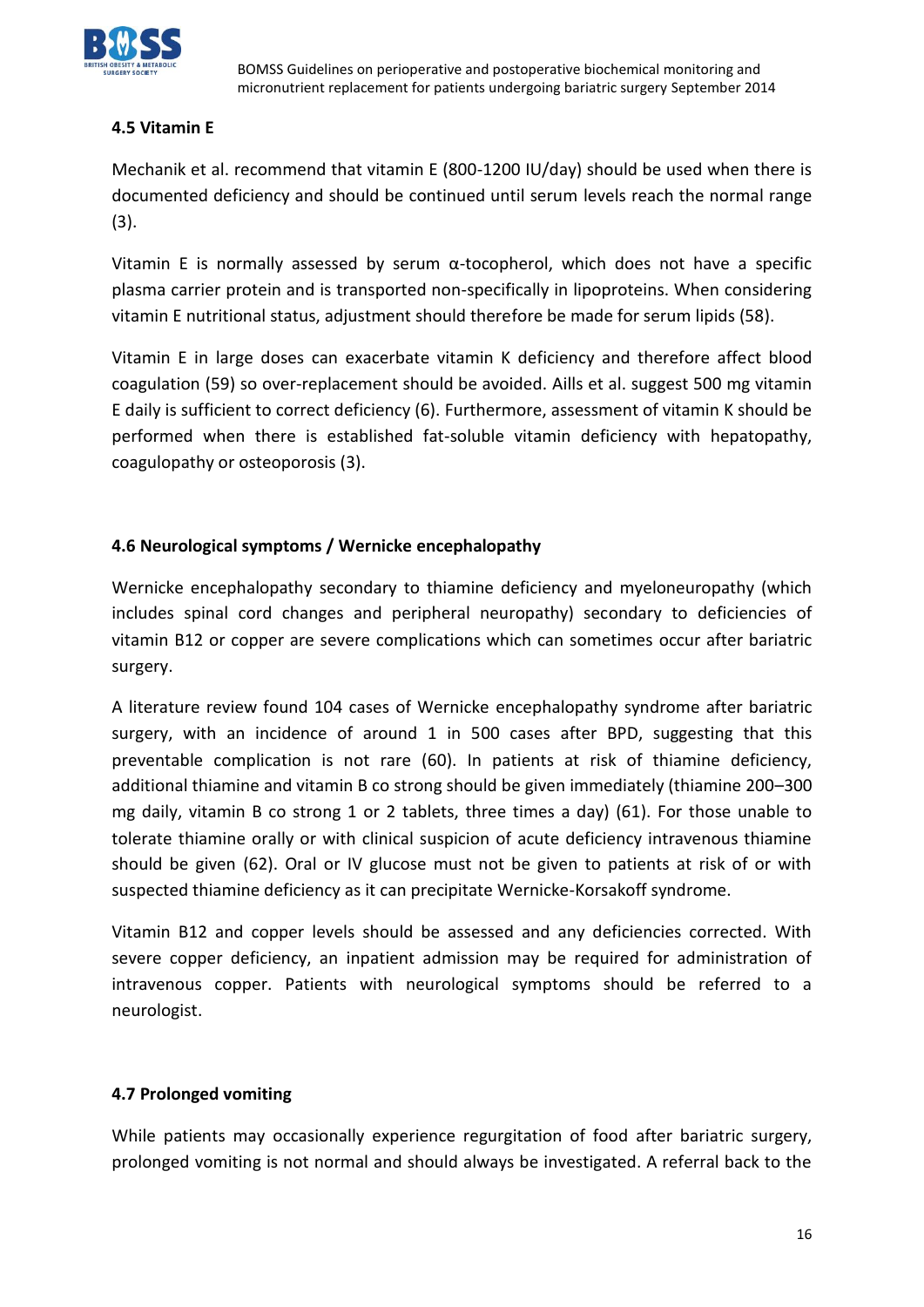

bariatric centre is advisable. Prolonged vomiting may lead to severe thiamine deficiency. Thiamine and vitamin B co strong should be given immediately as above in section 4.6 (59). Those unable to tolerate oral thiamine, intravenous thiamine should be administered. Oral or IV glucose must not be given (63).

## **4.8 Pregnancy**

Women are often advised to avoid pregnancy for the first twelve to eighteen months following surgery (4). The evidence base for this recommendation is limited, but it helps to ensure that the patient has reached a stable weight and facilitates appropriate planning of pregnancy and associated care.

Healthy women, planning for pregnancy, should take an additional 400 mcg/day folic acid prior to conception until the 12th week of pregnancy however in women with obesity or diabetes, the recommendation is 5 mg folic acid until the 12th week of pregnancy as there may be an increased risk of neural tube defect affected pregnancy (15, 59, 64-65). The strength of the evidence base underlying this recommended dose (5 mg) is debated.

Women, as part of preconception care, are advised to avoid vitamin and mineral preparations which contain vitamin A in the retinol form in the first 12 weeks of pregnancy. Supplements containing retinol may increase the teratogenic risk especially in the first trimester (59). There are vitamin and mineral supplements containing no vitamin A which are specifically aimed at preconception and pregnancy e.g. Pregnacare, Seven Seas Pregnancy and Centrum Pregnancy Care; however avoidance of supplements containing vitamin A may place women more at risk of low vitamin A levels especially if they have had a distal bypass or BPD/DS. The health care professional should check that any supplements contain vitamin A in the beta carotene and not retinol form.

Patients who become pregnant following bariatric surgery should undergo nutritional screening every trimester. This should include ferritin, folate, vitamin B12, calcium and fat soluble vitamins (4). Pregnant patients, especially those who have had distal bypass or BPD/DS procedures, may be at risk of low vitamin A levels and possibly vitamins E and K. Vitamin A levels (and possibly vitamin E and K levels) should be monitored during pregnancy. A more frequent review with the specialist bariatric dietitian may be required.

# **Conclusion**

There is a wide variation in practice with respect to preoperative assessment, postoperative biochemical monitoring and vitamin and mineral supplements for patients undergoing bariatric surgery. This could result in suboptimal care and result in nutritional problems being unidentified. The literature review provides some of the evidence base that is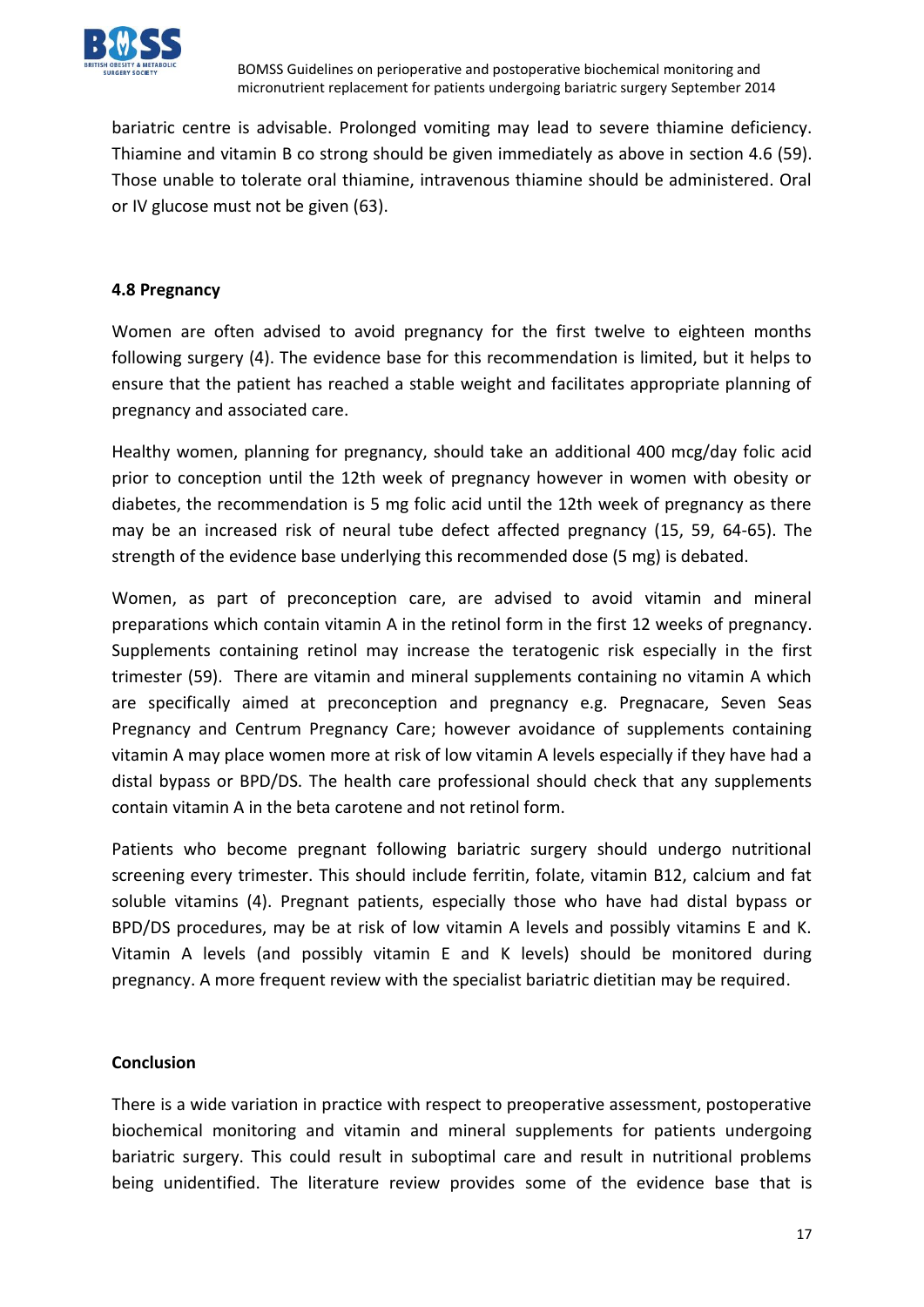

required for the development of consensus guidelines which have the potential to improve clinical practice and safety for patients undergoing bariatric surgery. Further research is needed to further develop the evidence base and these guidelines need to be reviewed as new evidence emerges.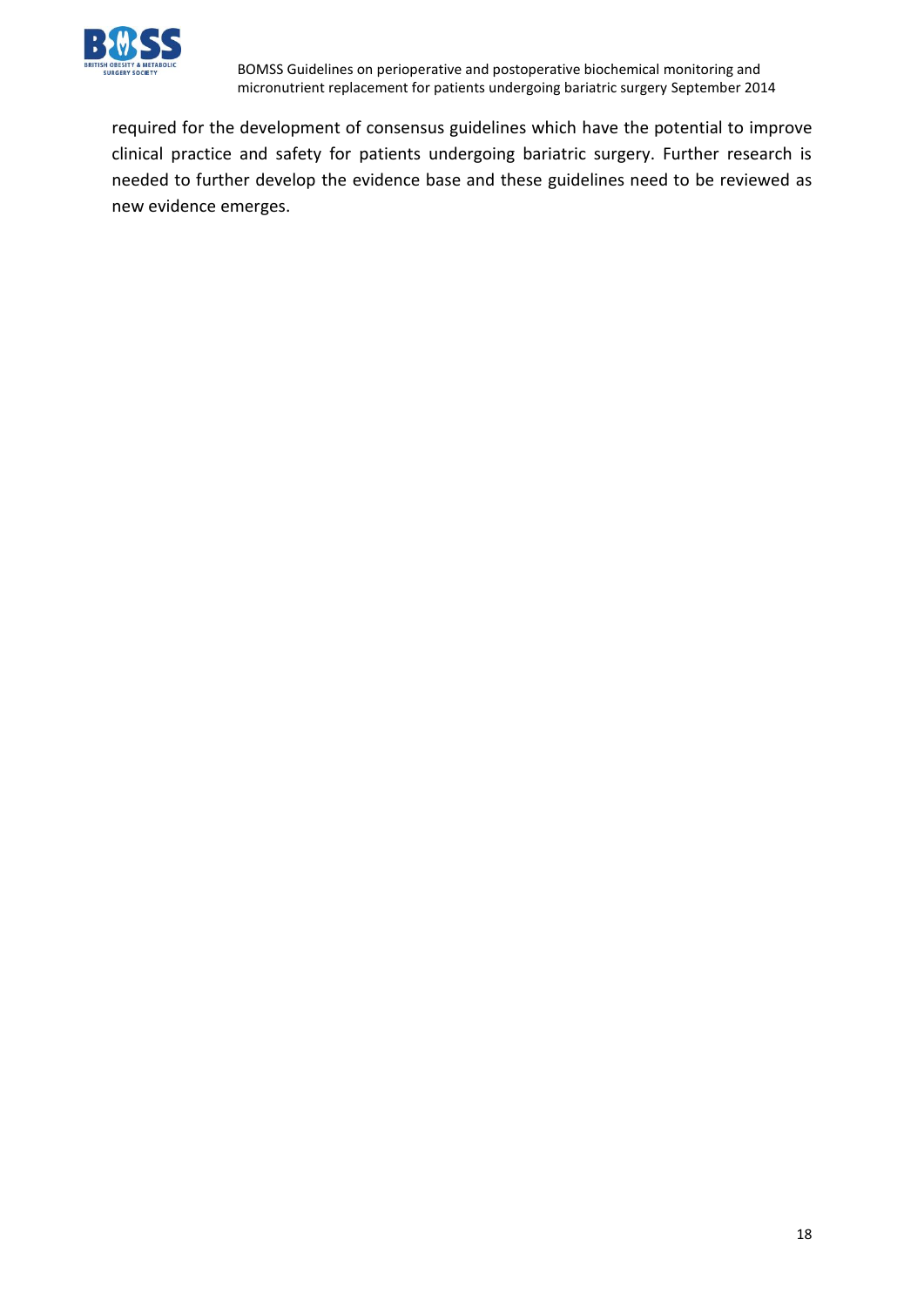

## **5. Tables**

**Table 1 Preoperative blood tests to be undertaken on patients undergoing all bariatric procedures**

| <b>General and nutritional</b> |
|--------------------------------|
| Full blood count               |
| Ferritin                       |
| Folate                         |
| Vitamin B12                    |
| 25 hydroxy-vitamin D           |
| Calcium                        |
| Parathyroid hormone            |
| Liver function test            |
| Urea and electrolytes          |
| <b>Comorbidities</b>           |
| <b>Fasting Glucose</b>         |
| HbA1c                          |
| Lipid profile                  |

#### **Table 2 Postoperative blood tests following gastric balloon**

| <b>Blood test</b>                                          | <b>Frequency</b>                                     |
|------------------------------------------------------------|------------------------------------------------------|
| U+E, LFT, FBC                                              | Monitor if any concerns regarding nutritional intake |
| HbA1c and/or FBG in patients<br>with preoperative diabetes | Monitor as appropriate                               |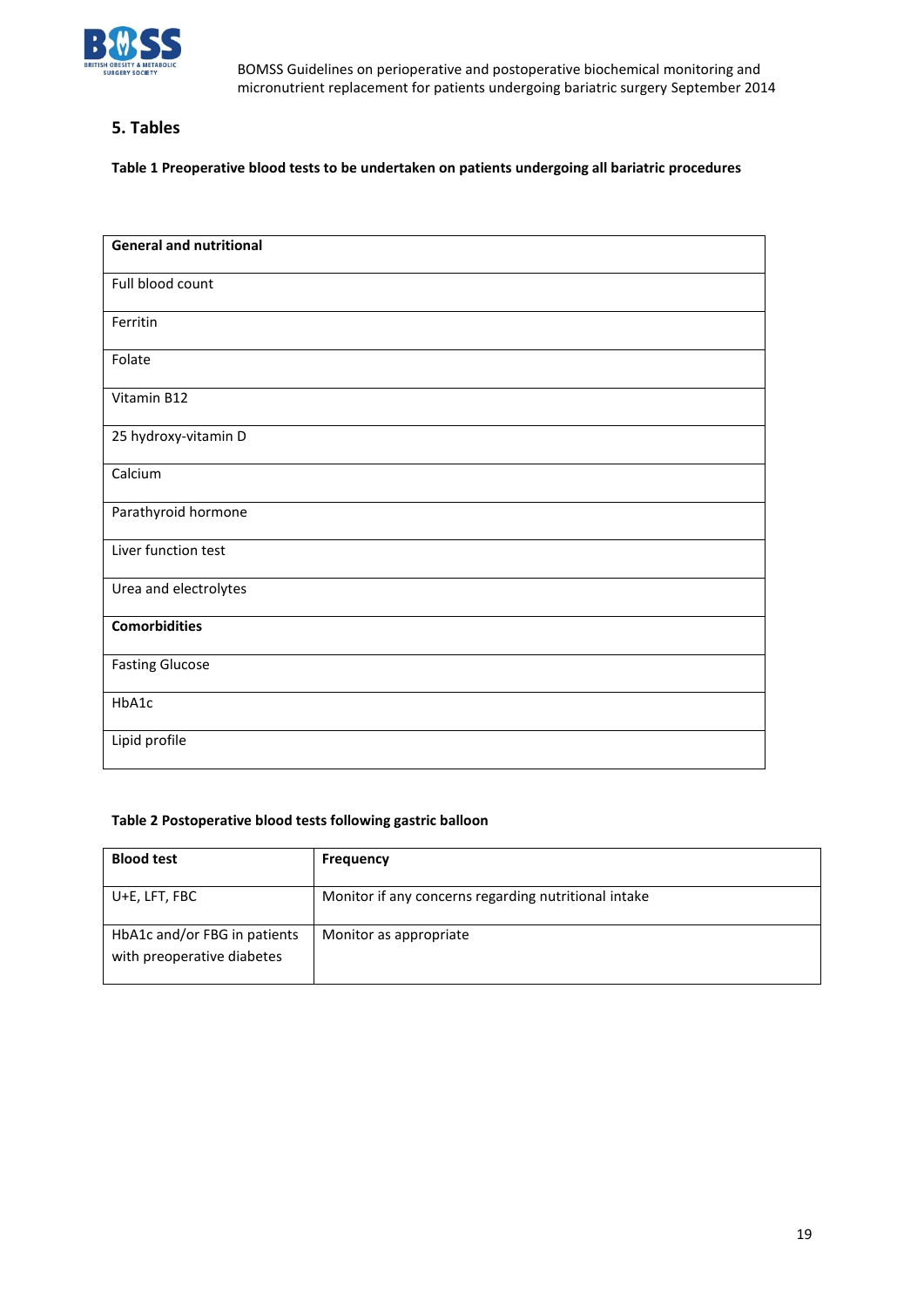

#### **Table 3 Postoperative blood tests following gastric band**

| <b>Blood test</b>                                             | <b>Frequency</b>                                                                                      |
|---------------------------------------------------------------|-------------------------------------------------------------------------------------------------------|
| U+E, LFT, FBC                                                 | Monitor annually and more frequently if any concerns regarding nutritional<br>intake                  |
| HbA1c and/or FBG in<br>patients with preoperative<br>diabetes | Monitor as appropriate                                                                                |
| Lipid profile                                                 | Monitor in those with dyslipidaemia                                                                   |
| Serum 25 hydroxy Vitamin D                                    | Routine monitoring is usually not required unless the patient has symptomatic<br>vitamin D deficiency |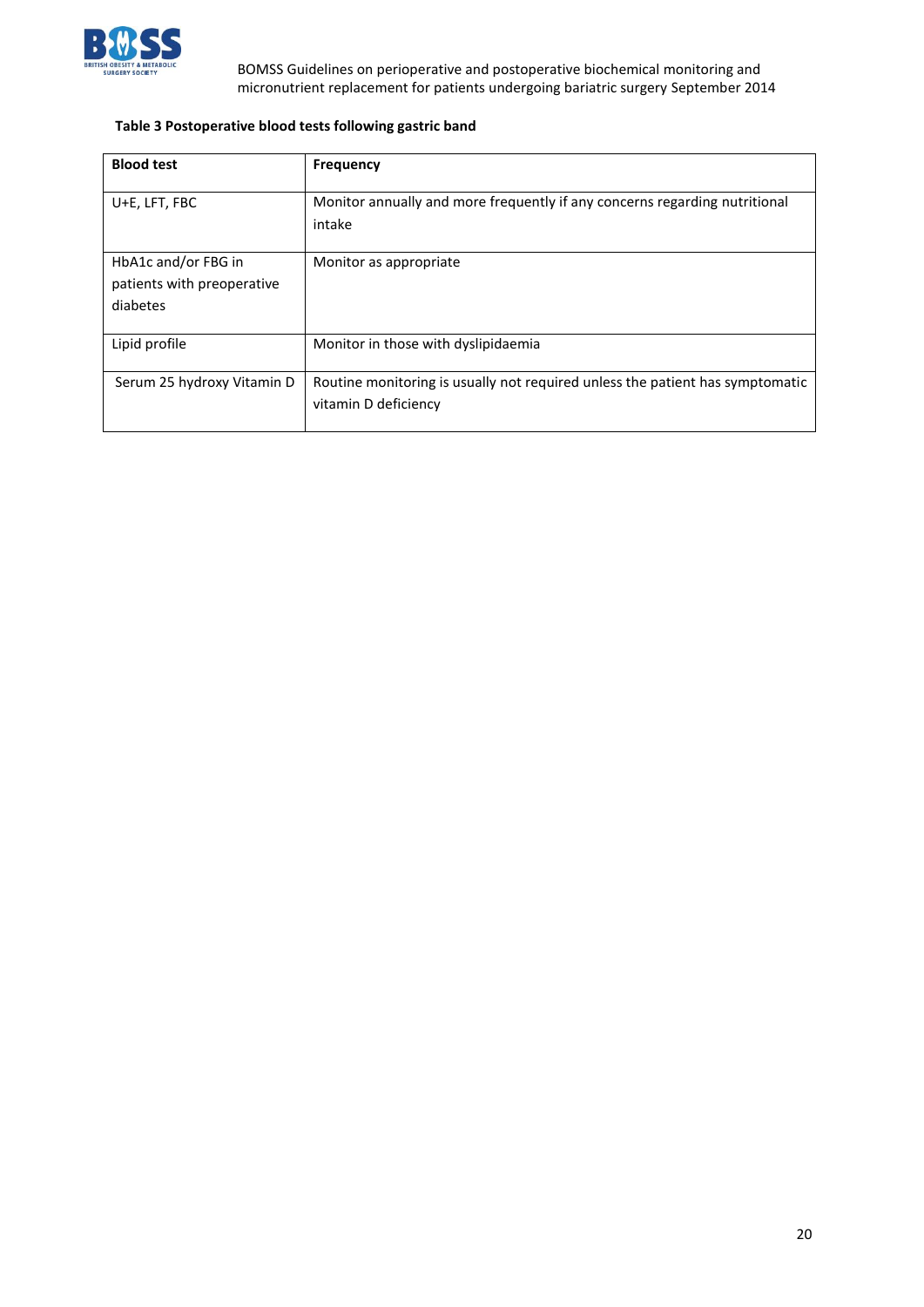

#### **Table 4 Postoperative blood tests following sleeve gastrectomy / gastric bypass /duodenal switch. Key Duodenal switch - DS**

| <b>Blood test / Procedure</b>                            | <b>Frequency</b>                                                                                                         |
|----------------------------------------------------------|--------------------------------------------------------------------------------------------------------------------------|
|                                                          |                                                                                                                          |
| HbA1c and/or FBG in patients with preoperative diabetes  | Monitor as appropriate                                                                                                   |
| Sleeve Gastrectomy/ Gastric Bypass / DS                  |                                                                                                                          |
| Lipid profile                                            | Monitor in those with dyslipidaemia                                                                                      |
| Sleeve Gastrectomy / Gastric Bypass / DS                 |                                                                                                                          |
| U+E, LFT, FBC, ferritin, folate, calcium, vitamin D, PTH | 3, 6 and 12 months in first year.                                                                                        |
| Sleeve Gastrectomy/ Gastric Bypass / DS                  | Annually                                                                                                                 |
| Thiamine                                                 | Routine blood monitoring of thiamine is not required but clinicians                                                      |
| Sleeve Gastrectomy/ Gastric Bypass / DS                  | should be aware that patients with prolonged vomiting can develop                                                        |
|                                                          | acute thiamine deficiency, which requires urgent treatment (see<br>elsewhere).                                           |
|                                                          |                                                                                                                          |
| Vitamin B12                                              | 6 and 12 months in first year.                                                                                           |
| Sleeve Gastrectomy/ Gastric Bypass / DS                  | Annually                                                                                                                 |
|                                                          | No need to monitor if patient has intramuscular vitamin B12 injections                                                   |
| Zinc, copper                                             |                                                                                                                          |
| Gastric bypass / DS                                      | Annually.                                                                                                                |
|                                                          | Monitor zinc if unexplained anaemia, hair loss or changes in taste                                                       |
|                                                          | acuity.                                                                                                                  |
|                                                          | Monitor copper if unexplained anaemia or poor wound healing. Note<br>the zinc levels affect copper levels and vice versa |
|                                                          |                                                                                                                          |
| Vitamin A                                                |                                                                                                                          |
| <b>Gastric Bypass</b>                                    | Measure if concerns regarding steattorrhoea or symptoms of vitamin<br>A deficiency e.g. night blindness                  |
| DS                                                       | Annually                                                                                                                 |
|                                                          | May need to monitor more frequently in pregnancy                                                                         |
| Vitamin E, K                                             | Measure vitamin E if unexplained anaemia, neuropathy.                                                                    |
| Gastric Bypass / DS                                      | Consider measuring INR if excessive bruising / coagulopathy as may                                                       |
|                                                          | indicate vitamin K deficiency                                                                                            |
|                                                          |                                                                                                                          |
| Selenium<br>Gastric Bypass / DS                          | Monitor if unexplained fatigue, anaemia, metabolic bone disease,<br>chronic diarrhoea or heart failure                   |
|                                                          |                                                                                                                          |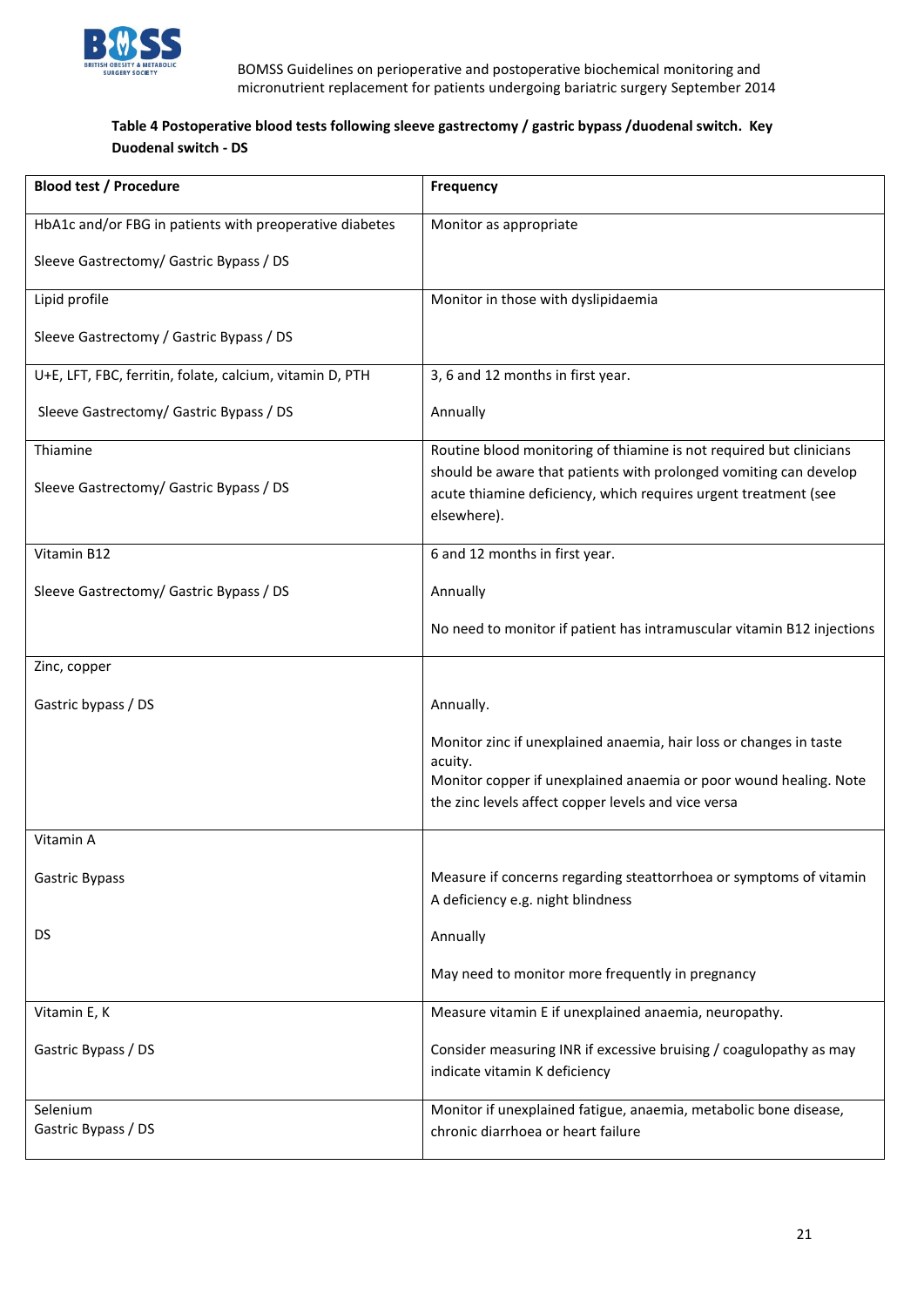

#### **Vitamin and mineral supplements following bariatric surgery**

This assumes:

- Patients have received a comprehensive preoperative assessment and any nutritional deficiencies have been treated
- Patients have biochemical monitoring as stated in the guidelines and have deficiencies investigated and corrected
- Patients are taking the minimum supplements required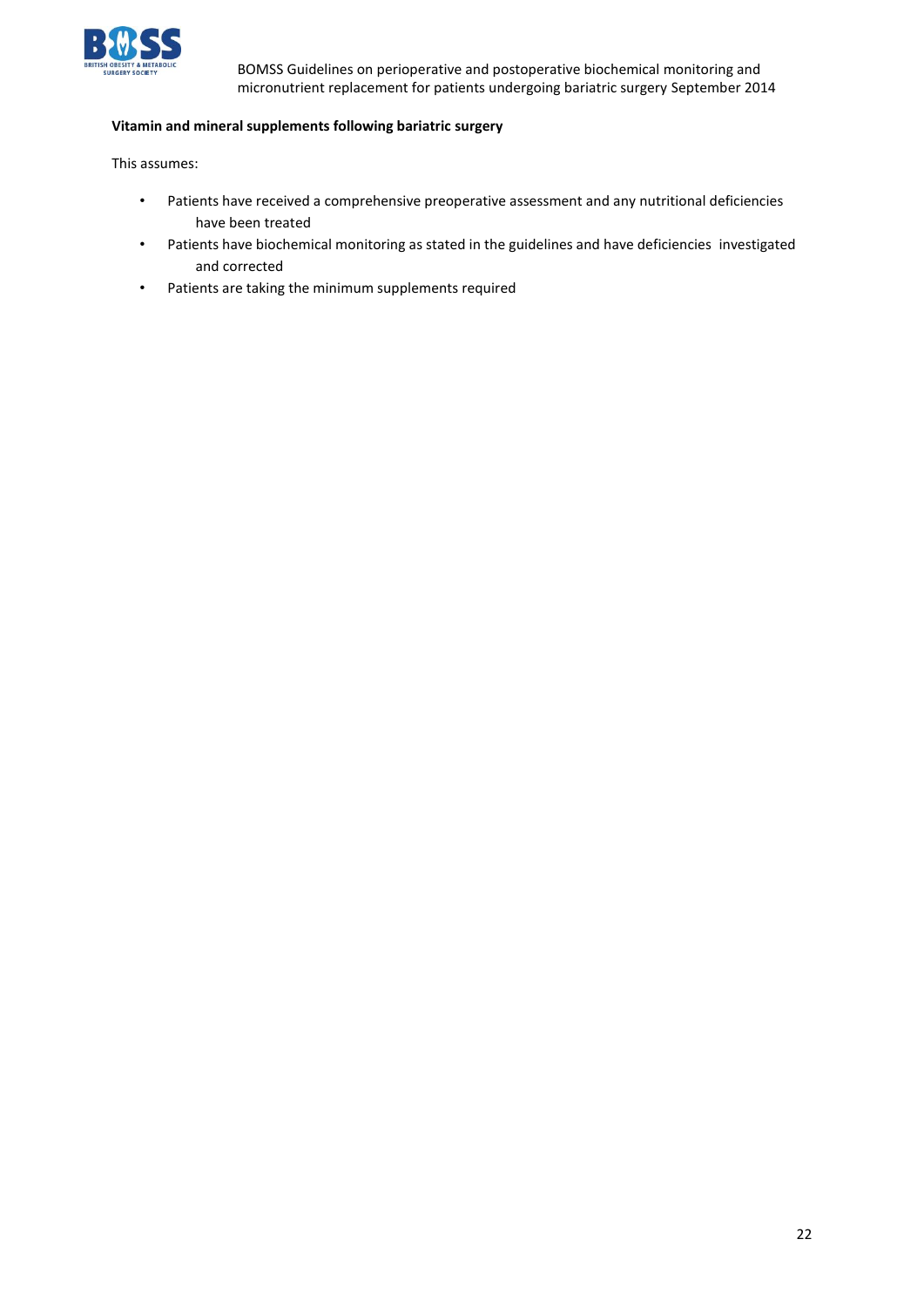

#### **Table 5 Vitamin and mineral supplements following gastric balloon**

| Vitamin and minerals recommended    |                                                                                                                                                                                                                                                                                                                                                                                        |
|-------------------------------------|----------------------------------------------------------------------------------------------------------------------------------------------------------------------------------------------------------------------------------------------------------------------------------------------------------------------------------------------------------------------------------------|
| Multivitamin and mineral supplement | Forceval or over the counter "complete" multivitamin and mineral<br>supplement, one daily                                                                                                                                                                                                                                                                                              |
| Thiamine                            | If patient experiences prolonged vomiting always prescribe<br>additional thiamine (thiamine 200–300 mg daily, vitamin B co<br>strong 1 or 2 tablets, three times a day) and urgent referral to<br>bariatric centre. Those patients who are symptomatic or where<br>there is clinical suspicion of acute deficiency should be admitted<br>immediately for administration of IV thiamine |
| Vitamin D, Iron                     | Continue with maintenance doses if required                                                                                                                                                                                                                                                                                                                                            |

#### **Table 6 Vitamin and mineral supplements following gastric band**

| Vitamin and minerals recommended    |                                                                                                                                                                                                                                                                                                                                                                                        |
|-------------------------------------|----------------------------------------------------------------------------------------------------------------------------------------------------------------------------------------------------------------------------------------------------------------------------------------------------------------------------------------------------------------------------------------|
| Multivitamin and mineral supplement | Forceval or over the counter "complete" multivitamin and mineral<br>supplement, one daily                                                                                                                                                                                                                                                                                              |
| Preconception and pregnancy         | Additional folic acid (5 mg) preconception and first 12 weeks of<br>pregnancy. Safe to continue with Forceval as vitamin A is in beta<br>carotene form or consider pregnancy multivitamin and mineral e.g.<br>Seven Seas Pregnancy, Pregnacare, Boots Pregnancy Support                                                                                                                |
| Thiamine                            | If patient experiences prolonged vomiting always prescribe<br>additional thiamine (thiamine 200-300 mg daily, vitamin B co strong<br>1 or 2 tablets, three times a day) and urgent referral to bariatric<br>centre. Those patients who are symptomatic or where there is<br>clinical suspicion of acute deficiency should be admitted immediately<br>for administration of IV thiamine |
| Vitamin D, Iron                     | Continue with maintenance doses if required.                                                                                                                                                                                                                                                                                                                                           |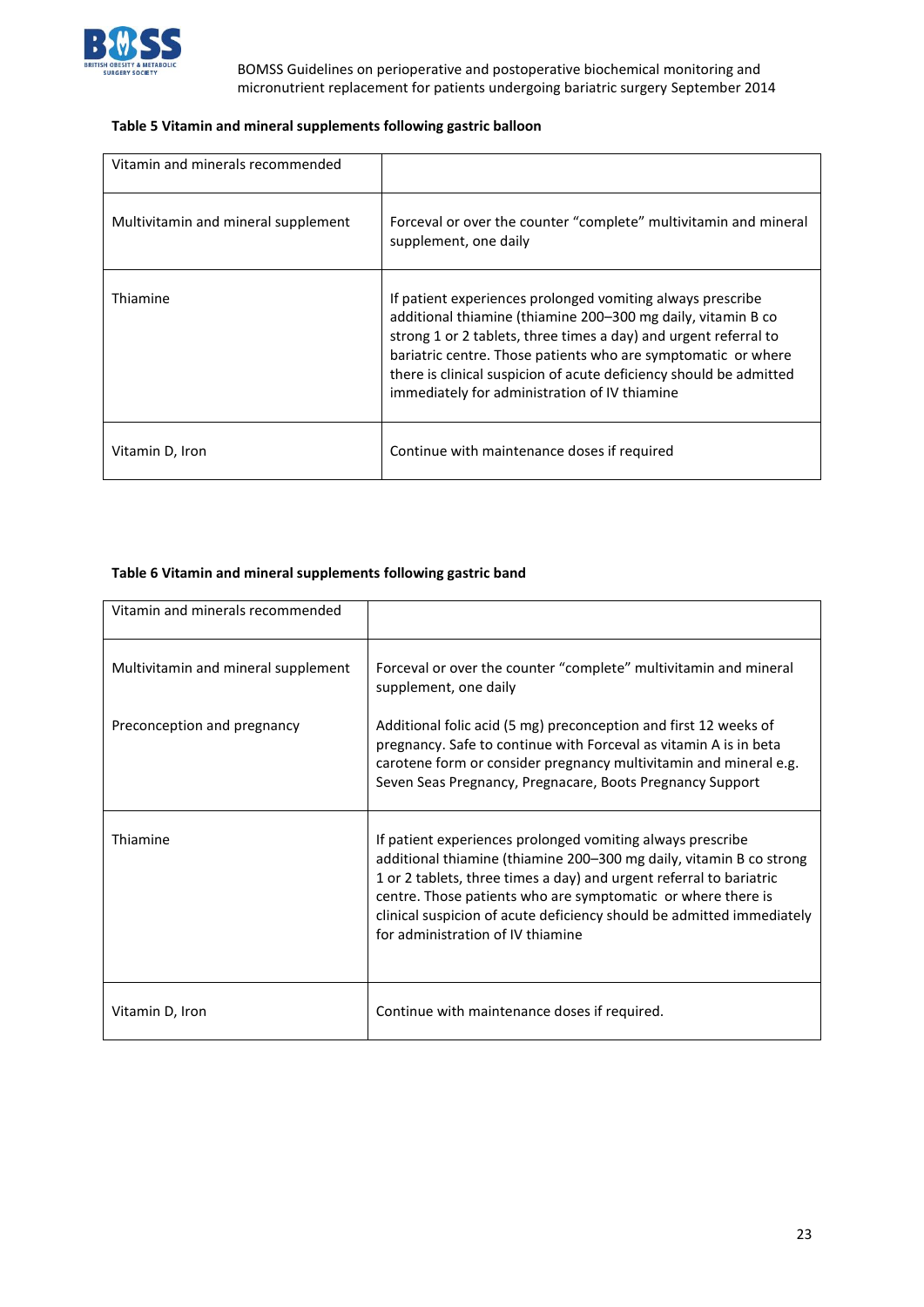

#### **Table 7 Vitamin and mineral supplements following gastric bypass and sleeve gastrectomy**

| Vitamin and minerals recommended                    |                                                                                                                                              |
|-----------------------------------------------------|----------------------------------------------------------------------------------------------------------------------------------------------|
| Multivitamin and mineral supplement should          | The following meet these requirements (August 2014):                                                                                         |
| include;                                            | one daily Forceval (soluble and capsule)                                                                                                     |
| iron<br>٠                                           | "Over The Counter" complete multivitamin and mineral supplement,<br>$\bullet$                                                                |
| selenium                                            | two daily e.g. Sanatogen A-Z Complete, Superdrug A-Z multivitamins and                                                                       |
| 2 mg copper (minimum)                               | minerals, Tesco Complete multivitamins and minerals, Lloydspharmacy A-Z                                                                      |
| zinc (ratio of 8-15 mg zinc for each 1<br>$\bullet$ | multivitamins and minerals                                                                                                                   |
| mg copper                                           |                                                                                                                                              |
| Preconception and pregnancy                         | Safe to continue with Forceval as vitamin A is in beta carotene form or consider                                                             |
|                                                     | pregnancy multivitamin and mineral e.g. Seven Seas Pregnancy, Pregnacare,                                                                    |
|                                                     | <b>Boots Pregnancy Support</b>                                                                                                               |
| Iron                                                |                                                                                                                                              |
| 45 to 60 mg daily                                   | 200 mg ferrous sulphate, 210 mg ferrous fumarate or 300 mg ferrous gluconate                                                                 |
|                                                     | daily                                                                                                                                        |
|                                                     |                                                                                                                                              |
| 100 mg daily for menstruating women<br>Folic acid   | 200 mg ferrous sulphate or 210 mg ferrous fumarate twice daily                                                                               |
|                                                     |                                                                                                                                              |
| Contained within multivitamin and mineral           | Encourage consumption of folate rich foods                                                                                                   |
| supplement                                          |                                                                                                                                              |
|                                                     | If deficient, check compliance with multivitamin and mineral supplement. If                                                                  |
|                                                     | compliant, check for vitamin B12 deficiency before recommending additional                                                                   |
|                                                     | folic acid supplements. Additional folic acid (prescribed or over the counter) if                                                            |
|                                                     | deficient. Recheck folate levels after 4 months.                                                                                             |
|                                                     |                                                                                                                                              |
| Pregnancy and preconception.                        | Additional folic acid (5 mg, but see text) preconception and first 12 weeks of                                                               |
| Vitamin B12                                         | pregnancy                                                                                                                                    |
|                                                     | Intramuscular injections of 1mg vitamin B12 three monthly                                                                                    |
|                                                     | N.B. sleeve gastrectomy patients may need less frequent injections                                                                           |
| Calcium and Vitamin D                               | Ensure good oral intake of calcium and vitamin D rich foods                                                                                  |
|                                                     | Continue with maintenance doses of calcium and vitamin D as identified                                                                       |
|                                                     | preoperatively                                                                                                                               |
|                                                     | Treat and adjust vitamin D supplementation in line with National Osteoporosis                                                                |
|                                                     | Society Guidelines. Patients are likely to be on at least 800 mg calcium and 20                                                              |
|                                                     | mcg vitamin D e.g. Adcal D3, Calceos, Cacit D3, however many patients will                                                                   |
|                                                     | require additional vitamin D                                                                                                                 |
| Fat soluble vitamins A, E and K                     | Sufficient contained within vitamin and mineral supplement                                                                                   |
|                                                     | Additional fat soluble vitamins may be needed if patient has steatorrhoea<br>Sufficient contained within multivitamin and mineral supplement |
| Zinc and copper                                     | If additional zinc is needed, ratio of 8 to 15 mg zinc per 1 mg copper must be                                                               |
|                                                     | maintained                                                                                                                                   |
| Selenium                                            | Sufficient contained within multivitamin and mineral supplement.                                                                             |
|                                                     | If required, additional selenium may be provided by two to three Brazil nuts a                                                               |
|                                                     | day or by over the counter preparations including Selenium ACE, Holland and                                                                  |
|                                                     | Barrett Selenium, Boots Selenium with Vitamins A, C and E                                                                                    |
| Thiamine                                            | Sufficient contained within multivitamin and mineral supplement.                                                                             |
|                                                     | If patient experiences prolonged vomiting always prescribe additional thiamine                                                               |
|                                                     | (thiamine 200-300 mg daily, vitamin B co strong 1 or 2 tablets, three times a                                                                |
|                                                     | day) and urgent referral to bariatric centre. Those patients who are                                                                         |
|                                                     | symptomatic or where there is clinical suspicion of acute deficiency should be                                                               |
|                                                     | admitted immediately for administration of IV thiamine                                                                                       |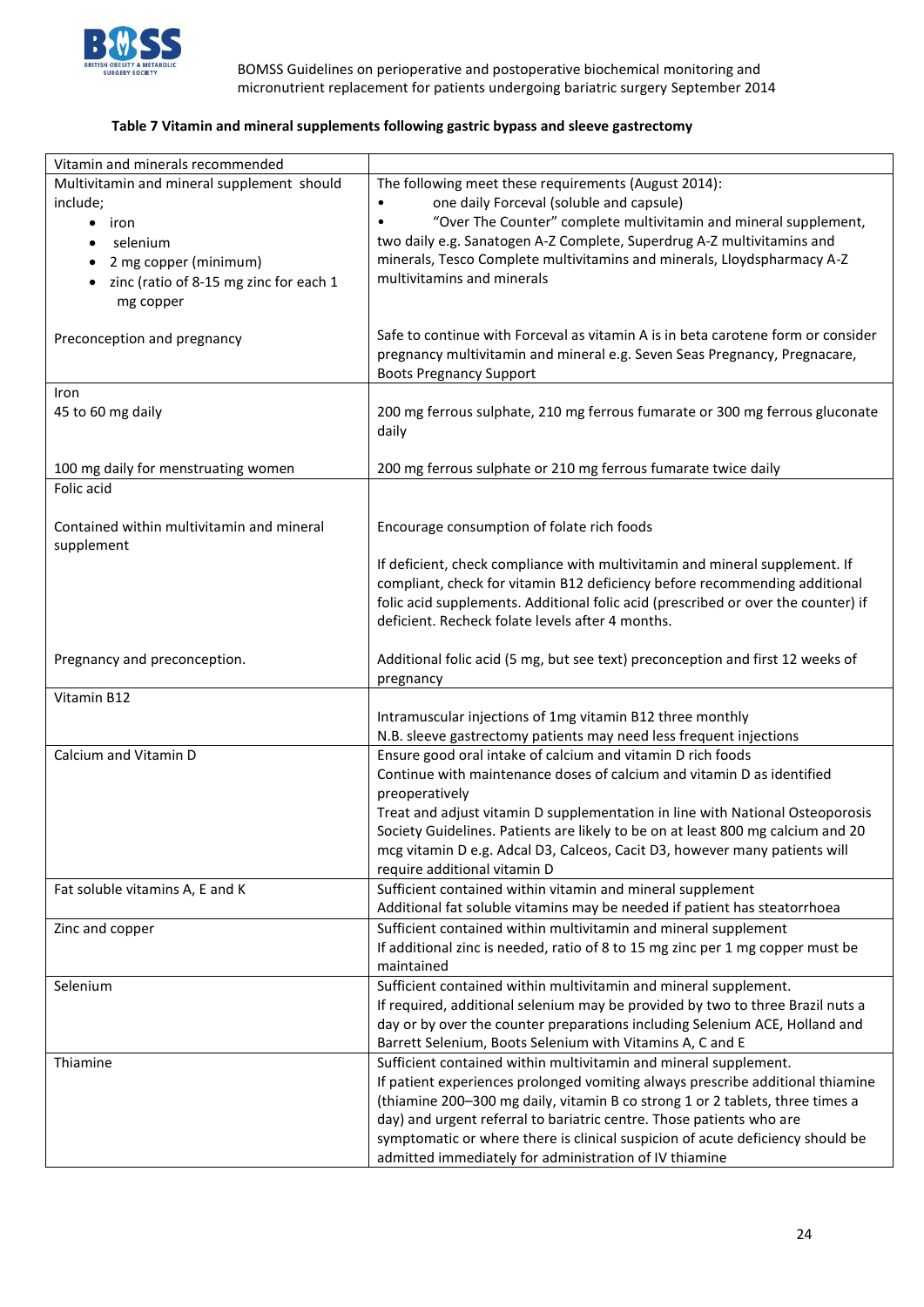

#### **Table 8 Vitamin and mineral supplements following duodenal switch**

| Vitamin and minerals recommended                                                                                                                            |                                                                                                                                                                                                                                                                                                                                                                                                                                                         |
|-------------------------------------------------------------------------------------------------------------------------------------------------------------|---------------------------------------------------------------------------------------------------------------------------------------------------------------------------------------------------------------------------------------------------------------------------------------------------------------------------------------------------------------------------------------------------------------------------------------------------------|
| Multivitamin and mineral supplement<br>should include;<br>iron<br>selenium<br>2 mg copper (minimum)<br>zinc (ratio of 8-15 mg zinc for<br>each 1 mg copper) | The following meet these requirements (August 2014):<br>one daily Forceval (soluble and capsule)<br>"Over The Counter" complete multivitamin and mineral supplement, two daily<br>e.g. Sanatogen A-Z Complete, Superdrug A-Z multivitamins and minerals, Tesco Complete<br>multivitamins and minerals, Lloydspharmacy A-Z multivitamins and Minerals                                                                                                    |
| Preconception and pregnancy                                                                                                                                 | Safe to continue with Forceval as vitamin A is in beta carotene form or consider<br>pregnancy multivitamin and mineral e.g. Seven Seas Pregnancy, Pregnacare,<br><b>Boots Pregnancy Support</b>                                                                                                                                                                                                                                                         |
| Iron<br>45 to 60 mg daily                                                                                                                                   | 200 mg ferrous sulphate, 210 mg ferrous fumarate or 300 mg ferrous gluconate daily                                                                                                                                                                                                                                                                                                                                                                      |
| 100 mg daily for menstruating women                                                                                                                         | 200 mg ferrous sulphate or 210 mg ferrous fumarate twice daily                                                                                                                                                                                                                                                                                                                                                                                          |
| Folic acid                                                                                                                                                  | Encourage consumption of folate rich foods                                                                                                                                                                                                                                                                                                                                                                                                              |
| Contained within multivitamin and mineral<br>supplement                                                                                                     | If deficient, check compliance with multivitamin and mineral supplement. If compliant,<br>check for vitamin B12 deficiency before recommending additional folic acid supplements.<br>Additional folic acid (prescribed or over the counter) if deficient. Recheck folate levels<br>after 4 months.                                                                                                                                                      |
| Preconception and pregnancy.                                                                                                                                | Additional folic acid (5 mg, but see text) preconception and first 12 weeks of pregnancy                                                                                                                                                                                                                                                                                                                                                                |
| Vitamin B12                                                                                                                                                 | Intramuscular injections of 1mg vitamin B12 three monthly                                                                                                                                                                                                                                                                                                                                                                                               |
| Calcium and Vitamin D                                                                                                                                       | Ensure good oral intake of calcium and vitamin D rich foods                                                                                                                                                                                                                                                                                                                                                                                             |
|                                                                                                                                                             | Continue with maintenance doses of calcium and vitamin D as identified preoperatively                                                                                                                                                                                                                                                                                                                                                                   |
|                                                                                                                                                             | Treat and adjust vitamin D supplementation in line with National Osteoporosis Society<br>Guidelines. Patients are likely to be on at least 800 mg calcium and 20 mcg vitamin D<br>e.g. Adcal D3, Calceos, Cacit D3, however most patients will require additional vitamin D                                                                                                                                                                             |
| Fat soluble vitamins A, E and K<br>Additional fat soluble vitamins are needed                                                                               | AquADEKs Softgels provide additional high doses of fat soluble vitamins A, D, E and K and<br>other vitamins and minerals. Recommend one to two daily. Alternatively supplement<br>with additional vitamins A, E and K as required                                                                                                                                                                                                                       |
| Zinc and copper                                                                                                                                             | Sufficient contained within multivitamin and mineral supplement<br>If additional zinc is needed, ratio of 8 to 15 mg zinc per 1 mg copper must be maintained                                                                                                                                                                                                                                                                                            |
| Selenium                                                                                                                                                    | Sufficient contained within multivitamin and mineral supplement<br>If required, additional selenium may be provided by two to three Brazil nuts a day or by<br>over the counter preparations including Selenium ACE, Holland and Barrett Selenium,<br>Boots Selenium with Vitamins A, C and E                                                                                                                                                           |
| Thiamine                                                                                                                                                    | Sufficient contained within multivitamin and mineral supplement<br>If patient experiences prolonged vomiting always prescribe additional thiamine (thiamine<br>200-300 mg daily, vitamin B co strong 1 or 2 tablets, three times a day) and urgent<br>referral to bariatric centre. Those patients who are symptomatic or where there is<br>clinical suspicion of acute deficiency should be admitted immediately for administration<br>of IV thiamine. |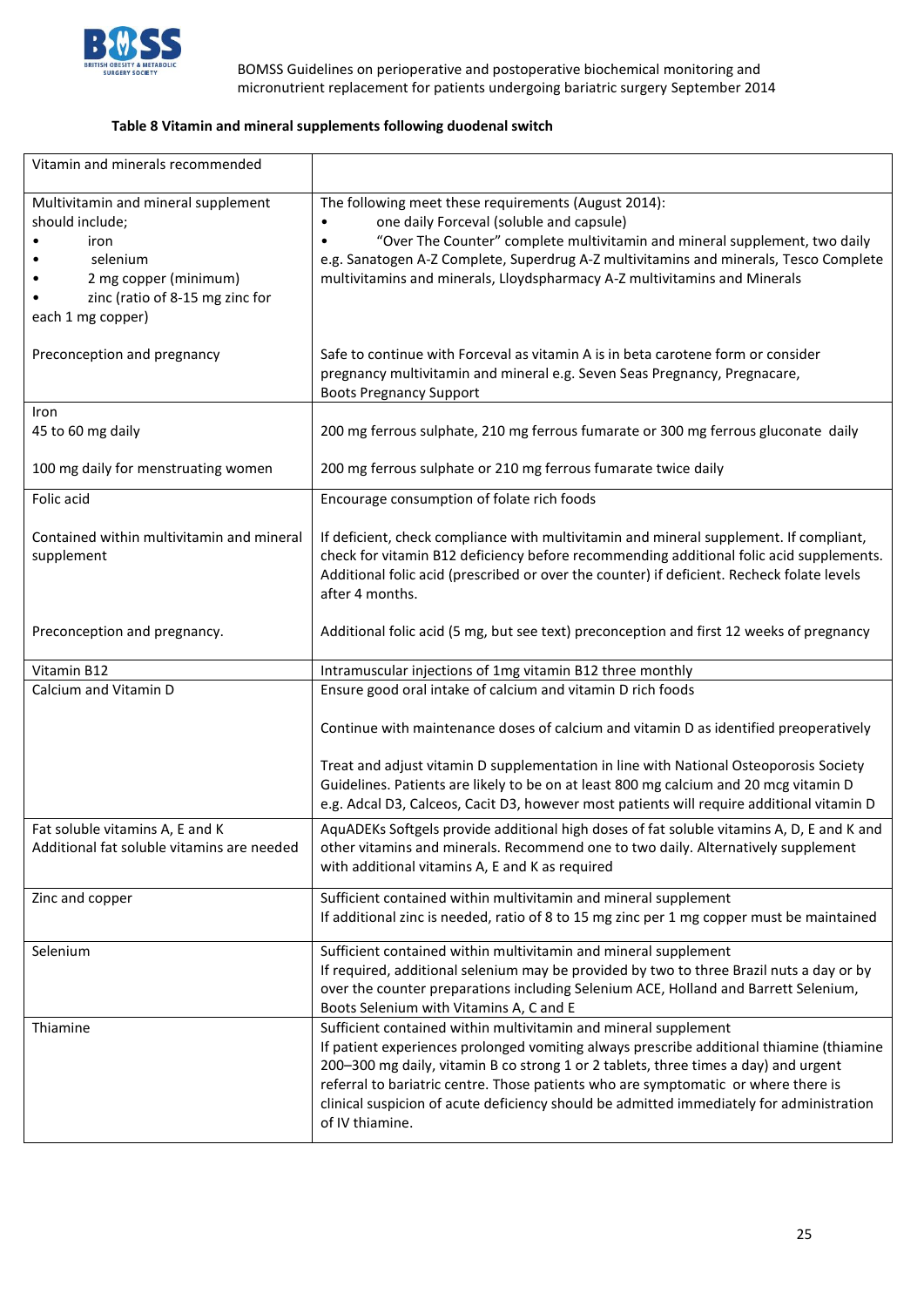

# **References**

- 1. Health and Social Care Information Centre, Lifestyles Statistics. Statistics on obesity, physical activity and diet: England, 2014, [Internet], London, The Health and Social Care Information Centre. Available from:<http://www.hscic.gov.uk/catalogue/PUB13648/Obes-phys-acti-diet-eng-2014-rep.pdf>[Accessed 3 August 2014
- 2. National Confidential Enquiry into Patient Outcome and Death. Too Lean a Service? A review of the care of patients who underwent bariatric surgery. London: Dave Terrey; 2012
- 3. Mechanick JI, Kushner RF, Sugerman HJ, Gonzalez-Campoy M, Collazo-Clavell ML, Guven S et al. American Association of Clinical Endocrinologists, The Obesity Society, and American Society for Metabolic and Bariatric Surgery. Medical guidelines for clinical practice for the peri-operative nutritional, metabolic, and nonsurgical support of the bariatric surgery patient. Endocrin Pract. 2008; 14(S1): 1-83.
- 4. Mechanick JI, Youdim A, Jones DB, Garvey WT, Hurley DL, McMahon MM et al. Clinical practice guidelines for the peri-operative nutritional, metabolic, and nonsurgical support of the bariatric surgery patient- 2013 update: Cosponsored by the American Association of Clinical Endocrinologist, The Obesity Society, and American Society for Metabolic and Bariatric Surgery. Surg Obes Relat Dis. 2013; 9(2):159- 191.
- 5. O'Kane, M. Bariatric surgery, vitamins, minerals and nutritional monitoring: A survey of current practice within BOMSS. [M.Sc. dissertation]. Leeds, England: Leeds Metropolitan University; 2013.
- 6. Aills L, Blankenship J, Buffington C, Furtado M, Parrott J. ASMBS Allied Health Nutritional guidelines for the surgical weight loss patient. Surg Obes Relat Dis. 2008; 4(5):S73-S108.
- 7. Heber D, Greenway FI, Kaplan LM, Livingston E, Salvador J, Still C. Endocrine and Nutritional management of the post-bariatric surgery patient: An Endocrine Society clinical practice guideline. J Clin Endocrinol Metab. 2010; 95(11): 4823-4843.
- 8. Kim J, Brethauer S. ASMBS Position Statement, Metabolic bone changes after bariatric surgery. Surg Obes Relat Dis. [Internet] Available from http://dx.doi.org/10.1016/j.soard.2014.03.010 [Accessed 4 May 2014].
- 9. Klarenbach S, Padwal R, Wiebe N, Hazel M, Birch D, Manns B et al. (2010) Bariatric surgery for severe obesity: systematic review and economic evaluation, technology report; no. 129 [Internet], Ottawa, Canadian Agency for Drugs and Technologies in Health. 2010. Available from: http://www.cadth.ca/index.php/en/hta/reports- publications/search?&type=16 [Accessed 18 March 2012].
- 10. Fried MH, Hainer V, Basdevant A, Buchwald H, Deitel M, Finer N et al. (2007) Interdisciplinary European guidelines on surgery of severe obesity. Obes Surg. 2007; 17(2): 260-270.
- 11. Fried M, Yumuk V, Oppert JM, Scopinaro N, Torres A, Weiner R et al. on behalf of International Federation for the Surgery of Obesity and Metabolic Disorders—European Chapter (IFSO-EC) and European Association for the Study of Obesity (EASO). Interdisciplinary European guidelines on metabolic and bariatric surgery. Obes Surg. 2014; 24:42–55
- 12. Holick MF, Binkley NC, Bischoff-Ferrari HA, Gordon CM, Hanley DA, Heaney RP et al. Evaluation, treatment, and prevention of vitamin D deficiency: an Endocrine Society clinical practice guideline. J Clin Endocrinol Metab. 2011; 96: 1911-30.
- 13. Holick MF, Binkley NC, Bischoff-Ferrari HA, Gordon CM, Hanley DA, Heaney RP et al. Guidelines for preventing and treating vitamin D deficiency and insufficiency revisited. J Clin Endocrinol Metab. 2012; 97(4):1153–1158
- 14. Francis R, Aspray T, Fraser W, Gittoes N, Javaid K, MacDonald H et al. Vitamin D and bone health: A practical clinical guideline for patient management. National Osteoporosis Society [Internet]. 2013 Available from:<http://www.nos.org.uk/document.doc?id=1352>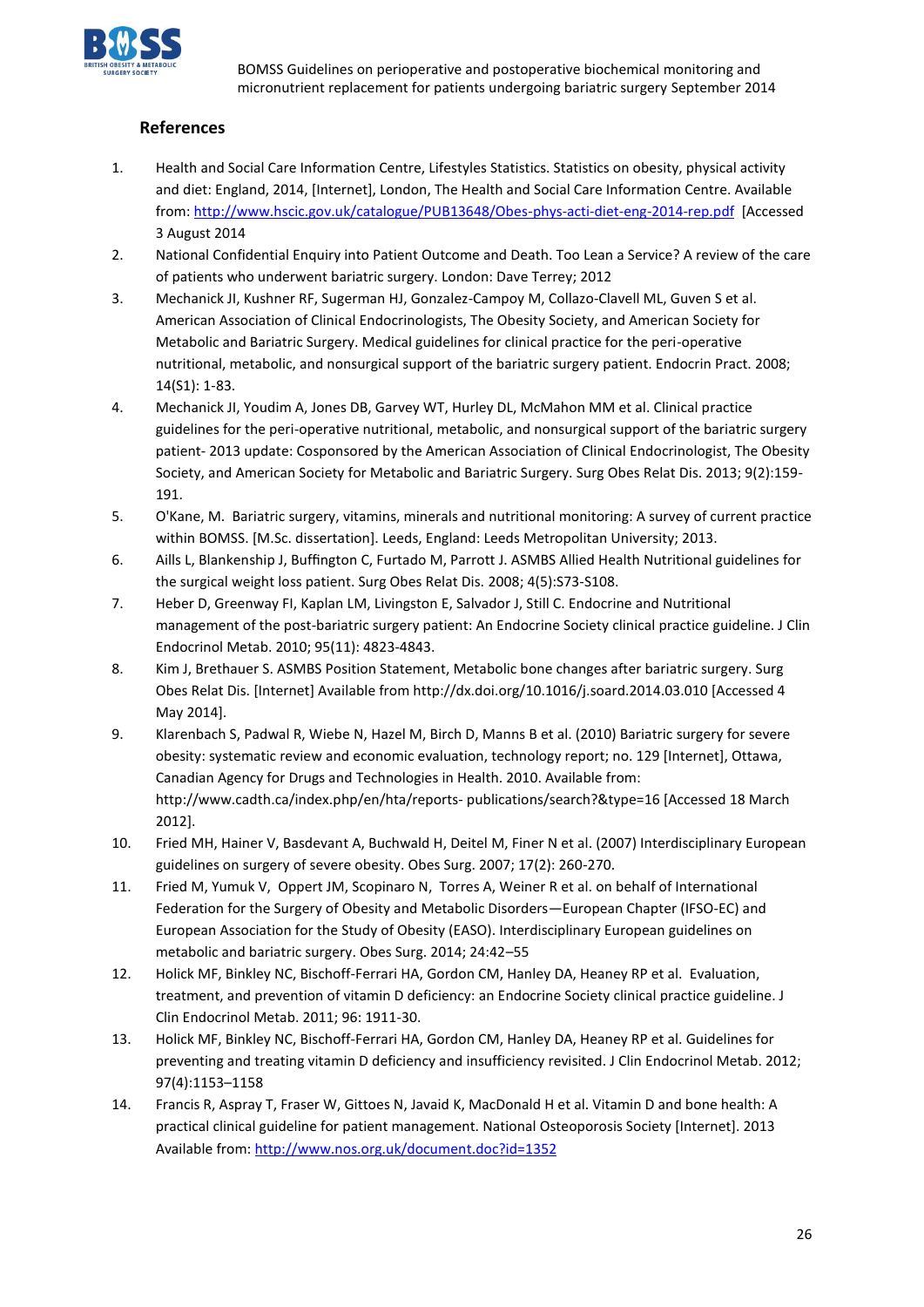

- 15. CMACE/RCOG Joint guideline on management of women with obesity in pregnancy [Internet] 2010 Available from: http://www.rcog.org.uk/womens-health/clinicalguidance/management-womenobesity-pregnancy [Accessed 27 April 2014]
- 16. Aasheim, ET., Hofsø, D., Hjelmesæth, J., Birkeland, KI. and Bøhmer, T. (2008b) Vitamin status in morbidly obese patients: a cross-sectional study. The American Journal of Clinical Nutrition, 87, pp. 362- 369.
- 17. Ernst B, Thurnheer M, Schmid SM, Schultes B. Evidence for the Necessity to systematically assess micronutrient status prior to bariatric s-Surgery. Obes Surg. 2009; 19(1): 66-73.
- 18. De Luis DA, Pacheco D, Izaola O, Terroba MC, Cuellar L, Cabezas G. Micronutrent status in morbidly obese women before bariatric surgery. Surg Obes Relat Dis. 2013; 9(2): 323-328.
- 19. Lefebvre P, Letois F, Sultan A, Nocca D, Mura t, Galtier F. Nutrient deficiencies in patients with obesity considering bariatric surgery: A cross-sectional study. Surg Obes Relat Dis. 2014; 10: 540–546.
- 20. Grace C, Vincent R, Aylwin SJ. High prevalence of vitamin D insufficiency in a United Kingdom urban morbidly obese population: Implications for testing and treatment. Surg Obes Relat Dis. 2014; 10: 355- 360.
- 21. Elkins G, Whitfield P, Marcus J, Symmonds R, Rodriguez J, Cook T. Noncompliance with behavioural recommendations Following Bariatric Surgery. Obes Surg. 2005; 15(4): 546-551.
- 22. Sarwer DB, Wadden TA, Moore RH, Baker AW, Gibbons LM, Raper SE et al. Preoperative eating behaviour, postoperative dietary adherence, and weight loss after gastric bypass surgery. Surg Obes Relat Dis 2008; 4(5):640-646.
- 23. Sarwer DB, Dilks RJ, West-Smith L. Dietary intake and eating behaviour after bariatric surgery: threats to weight loss maintenance and strategies for success. Surg Obes Relat Dis 2011; 7(5):644-651.
- 24. Aarts EO, Janssen IMC, Berends FJ. The Gastric Sleeve: Losing weight as fast as micronutrients? Obes Surg. 2011; 21: 207-211.
- 25. Damms-Machado A, Friedrich A, Kramer KM, Stingel K, Meile T, Küper MA et al. Pre- and postoperative nutritional deficiencies in obese patients undergoing laparoscopic sleeve gastrectomy. Obes Surg. 2012; 22(6): 881-889.
- 26. British Obesity and Metabolic Surgery Society. Commissioning guide: Weight assessment and management clinics (tier 3). [Internet]. 2014 Available from: [http://www.bomss.org.uk/wp](http://www.bomss.org.uk/wp-content/uploads/2014/04/Commissioning-guide-weight-assessment-and-management-clinics-published.pdf)[content/uploads/2014/04/Commissioning-guide-weight-assessment-and-management-clinics](http://www.bomss.org.uk/wp-content/uploads/2014/04/Commissioning-guide-weight-assessment-and-management-clinics-published.pdf)[published.pdf](http://www.bomss.org.uk/wp-content/uploads/2014/04/Commissioning-guide-weight-assessment-and-management-clinics-published.pdf)
- 27. Apovian CM, Cummings S, Anderson W, Borud L, Boyer K, Day K et al. Best Practice Updates for multidisciplinary care in weight loss surgery. Obesity 2009; 17: 871-89. doi:10.1038/oby.2008.580. [Internet]. Available from: [http://onlinelibrary.wiley.com/store/10.1038/oby.2008.580/asset/oby.2008.580.pdf?v=1&t=hkcj74du&](http://onlinelibrary.wiley.com/store/10.1038/oby.2008.580/asset/oby.2008.580.pdf?v=1&t=hkcj74du&s=ec124201a65701c9436948e1323b4c95f10f76e3) [s=ec124201a65701c9436948e1323b4c95f10f76e3](http://onlinelibrary.wiley.com/store/10.1038/oby.2008.580/asset/oby.2008.580.pdf?v=1&t=hkcj74du&s=ec124201a65701c9436948e1323b4c95f10f76e3)
- 28. Colles SL, Dixon JB, Marks P, Strauss BJ, O'Brien PE. Preoperative weight loss with a very-low-energy diet: quantitation of changes in liver and abdominal fat by serial imaging. Am J Clin Nutr. 2006; 84: 304- 11.
- 29. Baldry EL, Leeder PC, Idris IR. Pre-operative dietary restriction for patients undergoing bariatric surgery in the UK: observational study of current practice and dietary effects. Obes Surg. 2014; 24:416-421
- 30. Marceau P, Biron S, Hould F-S, Lebel S, Marceau S., Lescelleur O et al. Duodenal switch: long-term results. Obes Surg. 2007; 17(11): 1421-1430.
- 31. Skroubis G, Sakellaropoulos G, Pouggouras K, Mead N, Nikiforidis G, Kalfarentzos F. Comparison of nutritional deficiencies after roux- en-y gastric bypass and after biliopancreatic diversion with roux-en-y gastric bypass. Obes Surg. 2002; 12(4): 551-558.
- 32. Dolan K, Hatzifotis M, Newbury L, Lowe N, Fielding G. A clinical and nutritional comparison of biliopancreatic diversion with and without duodenal switch. Ann Surg. 2004; 240: 51-56.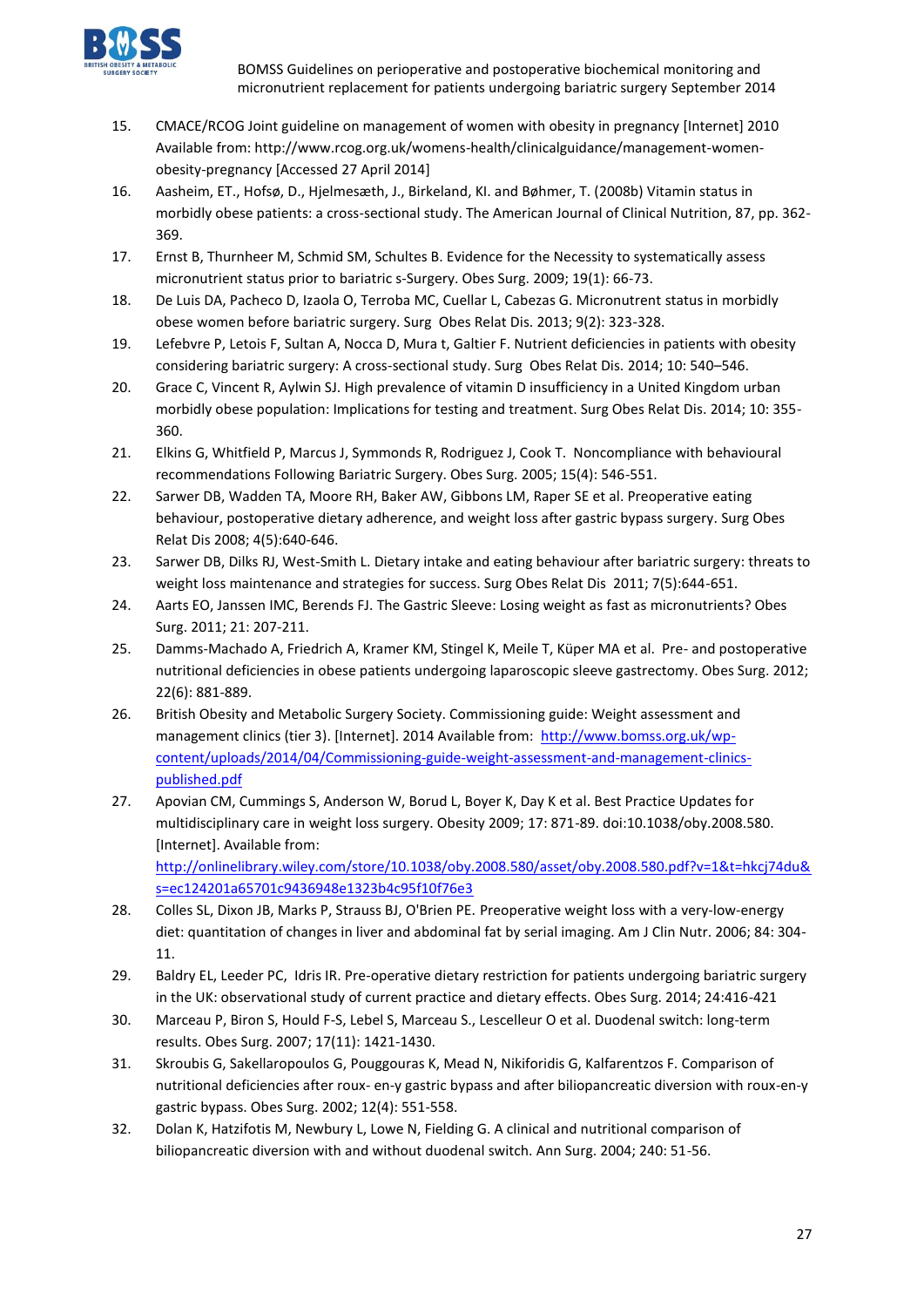

- 33. Cable CT, Colbert CY, Showalter T, Ahluwalia R, Song J, Whitfield P et al. Prevalence of anaemia after roux-en-y gastric bypass surgery: what is the right number? Surg Obes Relat Dis. 2011; 7(2): 134-139.
- 34. Aasheim ET, Søvik T, Bakke EF. Night blindness after a duodenal switch. Surg Obes Relat Dis. 2008: 4(5): 685-686.
- 35. Slater GH, Ren CJ, Siegel N, Williams T, Barr D, Wolfe B et al. Serum fat-soluble vitamin deficiency and abnormal calcium metabolism after malabsorptive bariatric surgery. J Gastrointest Surg. 2004; 8(1): 48- 55.
- 36. Aasheim ET, Johnson LK, Hofsø D, Bøhmer T, Hjelmesæth J.(2012) Vitamin status after gastric bypass and lifestyle intervention: a comparative prospective study. Surg Obes Relat Dis. 2012; 8(2):169-175.
- 37. Eckert MJ, Perry JT, Sohn VY, Boden J, Martin M., Rush RM et al. Incidence of low vitamin A levels and ocular symptoms after roux-en-y gastric bypass. Surg Obes Relat Dis. 2010; 6(6): 653-657.
- 38. Gletsu-Miller N, Broderius M, Fredian JK, Zhao VM, Griffith DP, DavisSS, Sweeney JF, Lin E, Prohaska JR, Ziegler TR. Incidence and prevalence of copper deficiency following roux-en-y gastric bypass surgery. International Journal of Obesity. 2012; 36: 328–335
- 39. Fischer PWF, Giroux A, L'Abbe MR. Effect of zinc supplementation on copper status in adult man. Am J Clin Nut. 1984; 40: 743-746.
- 40. Willis MS, Monaghan SA, Miller ML, McKenna RW, Perkins WD, Levinson BS et al. Zinc-induced copper deficiency. Am J Clin Pathol. 2005; 123: 125-131.
- 41. Rowin R, Lewis SL. Copper deficiency myeloneuropathy and pancytopenia secondary to overuse of zinc supplementation. J Neurol Neurosurg Psychiatry. 2005; 76: 750-751.
- 42. Zofkova I, Kancheva RL. The relationship between magnesium and calciotropic hormones. Magnesium Res 1995; 8:77-84
- 43. Dixon JB, Zimmet P, Alberti KG, Rubino F; International Diabetes Federation Taskforce on Epidemiology and Prevention. Bariatric surgery- An IDF statement for obese type 2 diabetes Diabet Med. 2011; 28(6):628-42.
- 44. American Diabetes Association. Standards of medical care in diabetes. Diabetes Care. 2014; 37 (1): S14- S80
- 45. Dhatariya K, Flanagan D, Hilton L, Kilvert A, Levy N, Rayman G et al. Management of adults with diabetes undergoing surgery and elective procedures: improving standards. ). [Internet]. 2011 Available from: [http://www.diabetes.org.uk/About\\_us/What-we-say/Improving-diabetes](http://www.diabetes.org.uk/About_us/What-we-say/Improving-diabetes-healthcare/Management-of-adults-with-diabetes-undergoing-surgery-and-elective-procedures-improving-standards/)[healthcare/Management-of-adults-with-diabetes-undergoing-surgery-and-elective-procedures](http://www.diabetes.org.uk/About_us/What-we-say/Improving-diabetes-healthcare/Management-of-adults-with-diabetes-undergoing-surgery-and-elective-procedures-improving-standards/)[improving-standards/](http://www.diabetes.org.uk/About_us/What-we-say/Improving-diabetes-healthcare/Management-of-adults-with-diabetes-undergoing-surgery-and-elective-procedures-improving-standards/)
- 46. Chikunguwo SM, Wolfe LG, Dodson P, Meador JG, Baugh N, Clore JN et al. Analysis of factors associated with durable remission of diabetes after Roux-en-Y gastric bypass. Surg Obes Relat Dis. 2010; 6(3):254- 9.
- 47. DiGiorgi M, Rosen DJ, Choi JJ, Milone L, Schrope B, Olivero-Rivera L, Restuccia N, Yuen S, Fisk M, Inabnet WB, Bessler M. Re-emergence of diabetes after gastric bypass in patients with mid- to long-term followup. Surg Obes Relat Dis. 2010; 6(3):249-53.
- 48. Brolin RE, Gorman JH, Gorman RC, Petschenik AJ, Bradley LB, Kenler HA et al. Prophylactic iron supplementation after roux-en-y Gastric Bypass. Arch Surg. 1998; 133: 740-744
- 49. Brolin RE, Gorman JH, Gorman RC, Petschenik AJ, Bradley LJ, Kenler HA et al. Are Vitamin B12 and folate deficiency clinically important after roux-en-y gastric bypass? Journal of Gastrointestinal Surgery. 1998; 2: 436-442.
- 50. Skroubis G, Sakellaropoulos G, Pouggouras K, Mead N, Nikiforidis G, Kalfarentzos F. Comparison of nutritional deficiencies after roux- en-y gastric bypass and after biliopancreatic diversion with roux-en-y gastric bypass. Obes Surg. 2002; 12(4): 551-558.
- 51. Gudzune KA, Huizinga MM, Chang H-Y, Asamoah V, Gadgil M, Clarke JM. Screening and diagnosis of micronutrient deficiencies before and after bariatric surgery. Obes Surg. [Internet], 21March 201, DOI 10.1007/s11695-013-03919-x. Available from: www.link.springer.com [Accessed 23 March 2013]